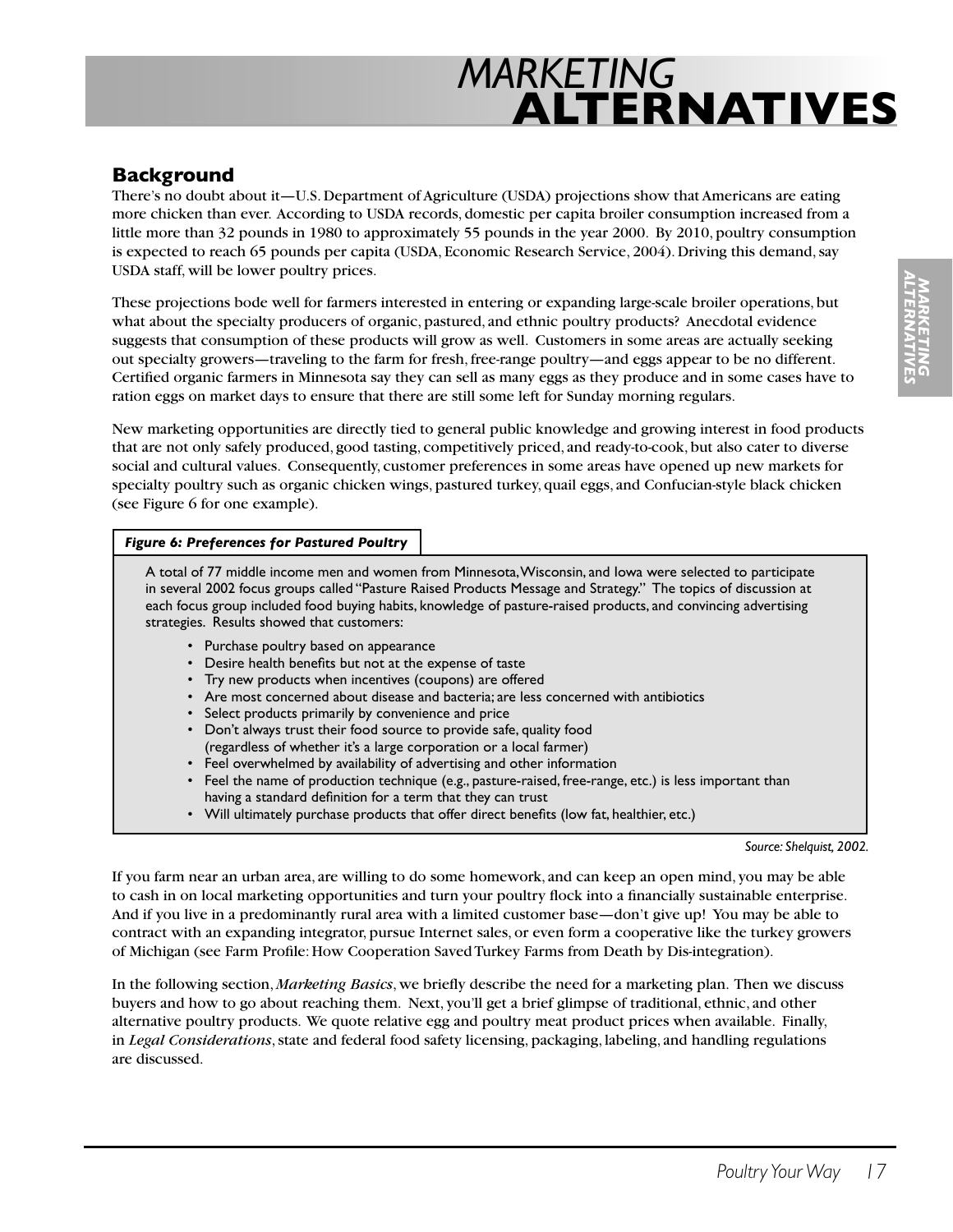## **Marketing Basics**

The market can make or break your poultry enterprise. You shouldn't consider raising birds without a clear marketing plan, particularly if you're interested in selling value-added products. Why? Because poultry is the most vertically integrated of all industries in U.S. agriculture. Until recently, farmers had few opportunities to produce and market poultry independent of the "big ten" processors (Cunningham, 1999). And while new, specialty markets have emerged, they remain small volume and quite competitive at the wholesale and retail levels.

Even if a seemingly bottomless market exists, you still need to determine how you will reach it and whether the prevailing market price is profitable for your farm. You will have meat inspection regulations and handling requirements to consider. And, if you are thinking about signing on with an integrator, you'll need to be aware of contractual obligations and expectations.

As you explore ideas for poultry production, give some thought first to who your buyers are, what type of products they want, and what they might be willing to pay. If you think you have a promising marketing opportunity on your hands, then begin talking with family and experienced poultry growers about how best to:

- Identify potential markets Track market prices
- Explore market demand in different locations Distribute (direct, wholesale, retail, contract)
- Learn about buyers' product needs and wants Comply with food safety regulations
- Identify products that meet buyers' needs Develop a promotional plan
- Research competition
- 
- 
- 
- 

## **Markets and Buyers**

As a poultry grower, you have two marketing alternatives: You can (1) sell to an intermediary who markets your product or (2) sell direct to the final buyer. We briefly review the advantages and disadvantages of these marketing alternatives below. Take these into consideration when developing a marketing plan for your poultry products.

**Intermediary Marketing.** Marketing indirectly through an integrator, retailer, or cooperative has some very appealing advantages. These "intermediaries" take on the majority of distribution and promotional responsibilities, while in some cases guaranteeing prices (and your income) for the year. In return, however, intermediaries expect that products meet very specific delivery guidelines and can take a significant cut of your profit. You will be required to satisfy the needs and wants of the end market (or individual consumer) as well as the delivery and packaging needs of intermediaries themselves. Below is a brief description of three intermediary buyers: integrators, retailers/wholesalers, and cooperatives.

**Integrators.** The majority of today's poultry growers contract with integrators for the production of chicken broilers and turkeys. The integrator is their buyer. Integrators arrange for processing, take care of sales, and absorb market risk related to price fluctuations and demand shifts. Integrator needs and wants are outlined in formal contracts that detail bird breed, weight, "catch" date, and payment schedule. In this case, it will be very clear what your "buyer" needs and wants.

**Retailers and Wholesalers.** Many small-scale poultry farmers have been quite successful marketing through wholesalers and retailers such as community-oriented grocery stores and gourmet restaurants. But success does not come easy. You will need to satisfy delivery and handling requirements as well as packaging requests specific to each retailer and/or wholesaler. Moreover, you will need to keep in contact regularly with your buyers to learn about their upcoming needs and to communicate your product availability. One local chef, Mike Phillips, had this advice for farmers interested in working with chefs: stop by and introduce yourself in person; drop off samples; promise regular delivery service; and supply references. "Try to provide a consistent, high quality product. As a chef, I need to know that the chicken I served last week will look and taste the same again this week."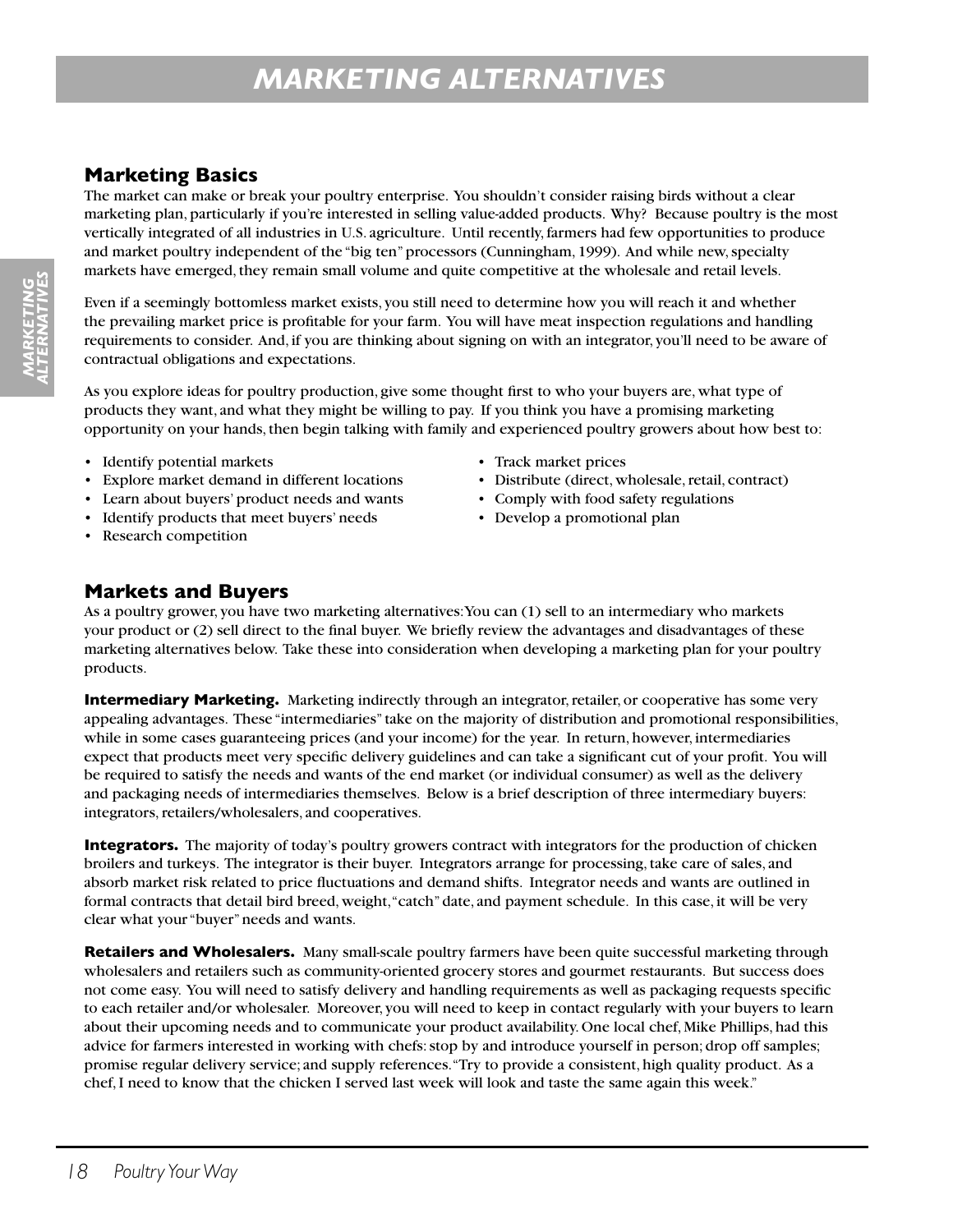**Cooperatives.** Formal cooperatives and other collaborative marketing groups are typically owned and operated jointly by grower-members. Some cooperatives market together, others process together, and some do both (see Farm Profile: How Cooperation Saved Turkey Farms from Death by Dis-integration). In the case of marketing cooperatives, a board (composed of members) usually arranges for the sale of members' products through other intermediaries such as processors, wholesalers, and retailers. Cooperative benefits are usually distributed on the basis of use and a delivery volume may be required. You can expect to pay a fee for processing and marketing services, and you may have to purchase shares and volunteer time when joining the cooperative. Some marketing cooperatives, such as Organic Valley™ Family of Farms, may also require you to follow management guidelines. For more information about marketing through a cooperative, see *Collaborative Marketing: A Roadmap and Resource Guide for Farmers* (in **Resources** under *Marketing*).

**Direct Marketing.** Direct market buyers are, in some cases, the same folks who shop at large retail grocery stores. They may seek you out at the farm, at the farmers' market, or over the Internet. Most of these individual buyers are looking for a product that is different from the industry standard.

Selling direct to individuals and families via farm stands, farmers' markets, and subscription will generate more income up front. Without an intermediary to take a cut, you'll be free to pocket the full retail value for your birds and eggs. Sound too good to be true? Well it may be. Remember that marketing direct *takes time* and can be risky. What happens if your buyers head south in the middle of winter and you're left with a perishable product on your hands? Meat can be frozen, but eggs often have to be dumped if the market slows beyond expectations (see Farm Profile: "Traditional" Doesn't Mean "Old-fashioned" on the Dickel Farm). Moreover, as noted by Drake University law professor Neil Hamilton, the closer you get to the final customer, the more liability you assume for food safety. Direct market price premiums are the reward for taking on the promotion responsibilities, food safety liability, and sales risk usually adopted by intermediaries. (Hamilton and Hamilton, 2004).

Knowing your customers' preferences is of utmost importance when marketing direct. Don't assume all buyers will be alike, particularly if you intend to target ethnic markets, where cultural nuances may be subtle but significant. Minnesota farmer Gerald Dammann, for instance, says it took him a full year to figure out that his Hmong buyers were asking for Muscovy—"ducks that didn't quack." Sometimes, when selling to a large-scale integrator, for example, uniformity may be of the utmost importance. In the conventional industry, automated processing equipment is designed to handle a specific carcass size. Odd-sized birds cause problems. On the other hand, direct marketers like Ron and Sheila Hamilton of Sunworks Farm, say size variability can be a benefit because some customers prefer small birds while others prefer larger birds (Hamilton and Hamilton, 2004).

#### *Figure 7: Ethnic Poultry Buyers*

It might pay to specialize in less traditional U.S. species (e.g., squab) and breeds (e.g., black-footed chicken) in order to service a small retailer who caters to ethnic markets. Many retailers in the Upper Midwest are importing specialty poultry products from Canada and California because of the lack of local suppliers and growers. If you are willing to learn about the needs of another culture – to learn about their religious practices, holidays, and traditional meals – you may be able to earn a premium, even for parts such as chicken feet and offal that are considered unwanted in the popular market.

Hmong communities in Wisconsin and Minnesota represent one such ethnic community. Hmong prefer whole birds: skin, fat, organs, and all. They also prefer fresh, custom-butchered meat that they can share with their extended families. Research conducted by Cooperative Development Services on behalf of the Minnesota Food Association found that Hmong prefer not to buy popular brands of chicken but prefer to eat meat that is leaner and tougher than conventional meat. They prefer a variety of black chicken with black feet. Somali and Hispanic communities may represent other poultry marketing opportunities in the Upper Midwest.

*Source: Cooperative Development Services, 2001.*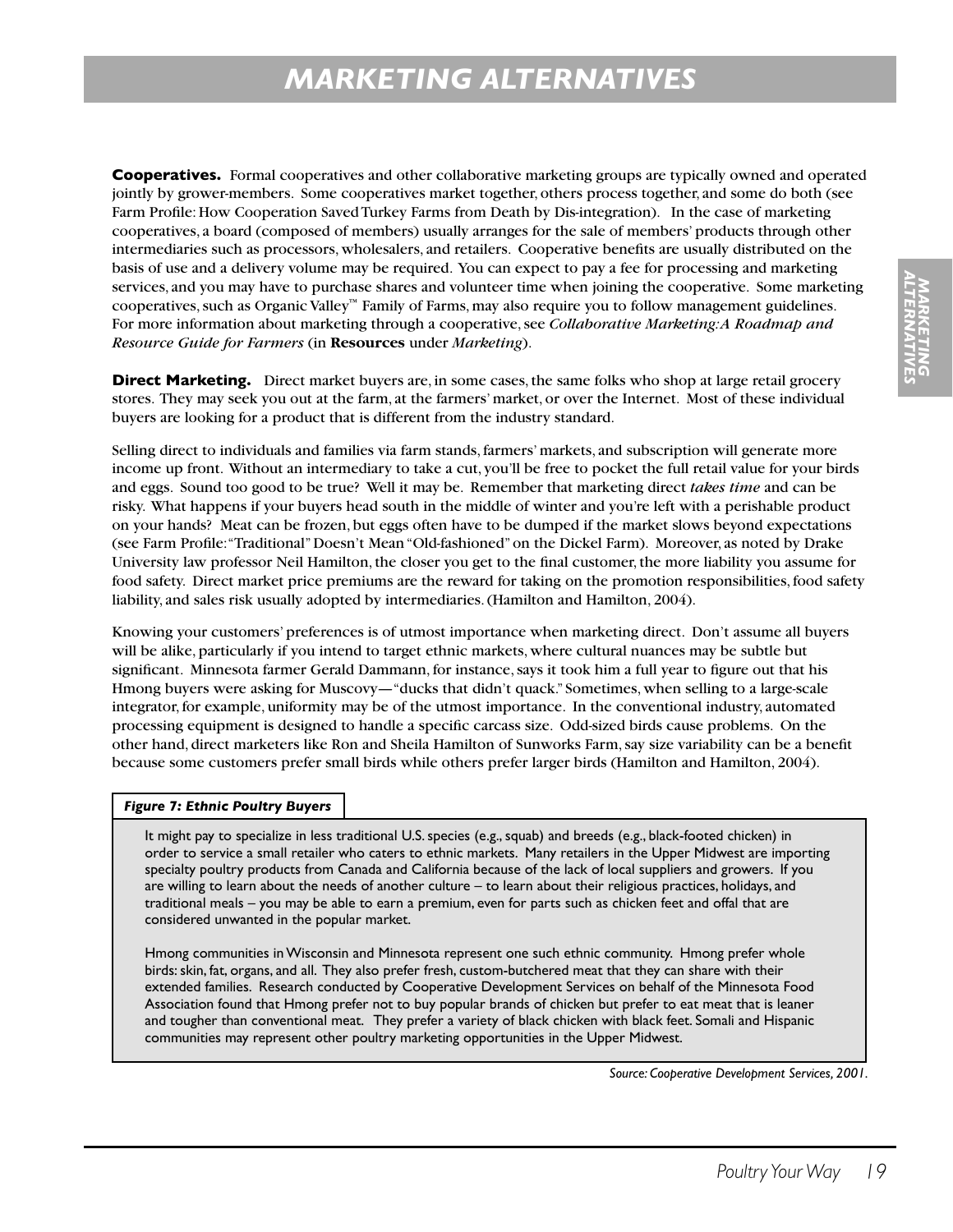Always talk with your prospective buyer to learn about his or her preferences for different species, breeds, taste, freshness, bird color, processing, dressed weights, and packaging, as well as needs for seasonal or holiday meals. Packaging, labeling, and the language used to describe your products can significantly affect sales. Words such as "pastured" or "organic" may appeal to one group but turn off another (see Figure 8).

#### *Figure 8: "Free-Range" May Not Be Best Choice of Words*

When asked about the terms free-range, pasture-raised, grass-fed, and natural, a group of 77 Midwest consumers said free-range was not their first choice. They largely associated the term with chickens, but some mentioned western range-fed cattle. Respondents had clear ideas about what this term means, some positive, but most said this term adds little or no value to the product. A few said it might even reduce the value of the product as the term has negative connotations for them. One respondent said, "I see tough, stringy little chickens." The term "pasture-raised" was favored by this focus group. Your customers may not be averse to the term "free-range," but the term "natural" or "home-raised" might turn them off. It's your job as a direct marketer to find out. Try asking. You'll learn a little more about your customers and they'll learn a little more about you. It's a good opportunity to educate them about how you produce the meat and eggs they enjoy.

*Source: Shelquist, 2002.*

As an independent marketer, you must identify customers' needs and wants. Don't rely on a hunch or even advice from your neighbor. Expect to invest time and effort learning about buyers, because it is critical for business. Make phone calls, visit farmers' markets, or conduct your own survey of retailers. Every buyer is unique; communication is the only way to really "know your customer" and ensure future sales for your poultry enterprise.

### **Poultry Products**

When you hear the words "poultry products" you probably think "chicken" and "eggs." Chicken and eggs remain staple products in most American households and are considered commodities by many in the agriculture industry. At the same time, however, chicken, eggs, and other poultry products are becoming more differentiated—that is, eggs and poultry meat are now distinguished by management practice, taste, packaging, and health attributes. Gourmet markets exist for "exotic" meat that comes from captive game and heritage turkey breeds, as well as certified organic and "pastured" poultry farms. The egg market, too, is now broken up into niches for brown-shelled eggs, duck and quail eggs, organic eggs, Omega-3 enriched eggs, and even blue or colored chicken eggs from breeds like the Ameraucana.

Additionally, some growers are developing markets for such products as composted manure, captive wild game stock, exhibition-quality birds, and even specialty feather production. In Minnesota, for example, one poultry producer arranged to sell turkey necks, with feathers intact, to the owner of a local sporting goods store for the manufacture of fly fishing lures. Don't be afraid to explore or create new markets.

Below is a brief background of poultry egg and meat products as well as relative prices when available. Use this information as a starting point. Then do your own research to learn about product demand, competition, and marketing opportunities in your area.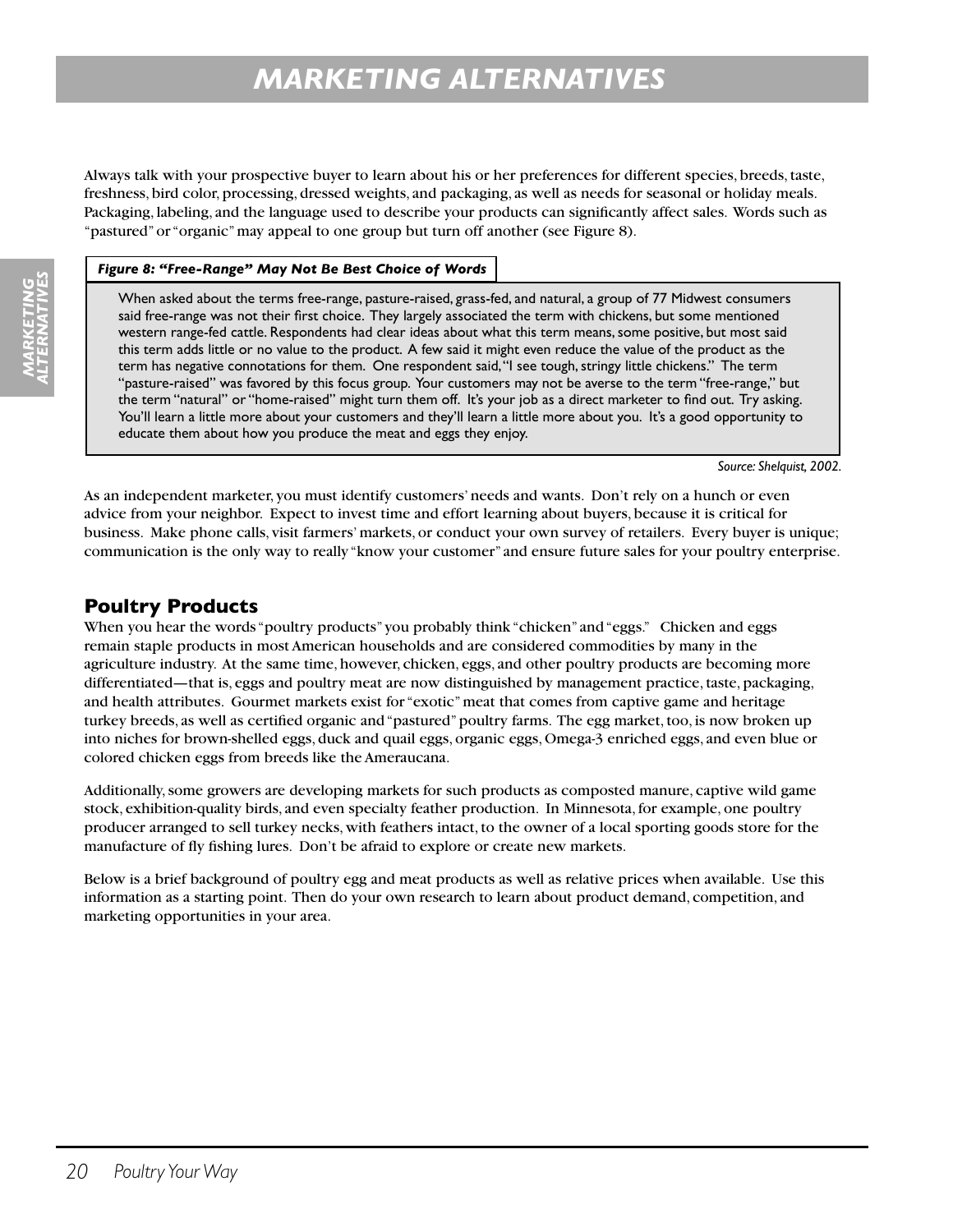**Table eggs.** Farm-fresh eggs are usually one of the first things to sell out at farmers' markets. On average, every American consumes 250 eggs annually (USDA, Economic Research Service, 2004). That's a lot of eggs! If you're thinking about tapping into this market be sure to explore customer preferences for egg variety (chicken, goose, duck), color (white, brown, blue), nutritional content (Omega-3, cholesterol—see Figure 10), size (small, medium, large, extra-large, jumbo) and packaging (bulk, half dozens, recycled packaging). All retail eggs come sized and graded by freshness, interior egg quality, and shell appearance.

The majority of white-shelled eggs typically found in supermarkets across the country come from large farms with in-line processing (where eggs move directly from birds through processing to egg cartons). These eggs have a lighter colored yolk than eggs coming from pasture-raised birds. Conversely, eggs from hens



Pease eggs at Minneapolis Farmers' Market.

raised on pasture (where they consume legumes, grass, and insects) often have orange yolks. Some growers and consumers say these eggs have more flavor than eggs from non-pastured birds (see *Pasture Perfect: The Far-Reaching Benefits of Choosing Meat, Eggs and Dairy Products from Grass-Fed Animals* in **Resources** under *Poultry Products*).

| <b>Figure 9: Nutritional Content of Eggs</b> |                      |             |                         |                                 |
|----------------------------------------------|----------------------|-------------|-------------------------|---------------------------------|
| <b>TYPE OF EGG</b>                           | <b>PROTEIN</b> $(g)$ | FAT(g)      | <b>CHOLESTEROL</b> (mg) | <b>CALORIES</b> (per 100 grams) |
| Chicken                                      | 12.6                 | 9.9         | 423                     | 147                             |
| Quail                                        | 13. I                | $  \cdot  $ | 844                     | 158                             |
| <b>Turkey</b>                                | 13.7                 | 11.9        | 933                     | 171                             |
| <b>Duck</b>                                  | 12.8                 | 13.8        | 884                     | 185                             |
| Goose                                        | 13.9                 | 13.3        | 852                     | 185                             |

*Source: Tecstra Systems Corporation, 1999.*

Buyers are willing to pay more for egg shell color, nutritional content, and even management practices such as organic and pastured poultry. Eggs advertised as having a higher Omega-3 content, for instance, sell for twice the price of standard white-shelled eggs. Certified organic, Omega-3 enriched eggs sell for four times the price of standard white-shelled eggs (see Figure 10).

You should know, however, that specialty product premiums carry a price of their own. Truth in advertising laws require that any product claims you make must be accurate and verifiable. In order to advertise your eggs as Omega-3 enriched you must have each batch of eggs tested to verify your claim. Likewise, organic eggs must be certified and come from hens that are fed higher priced organic feed and allowed access to the outdoors (see *Organic Management* in the Poultry Management Alternatives chapter for information about organic certification requirements). Do your homework to find out which product premiums truly pay.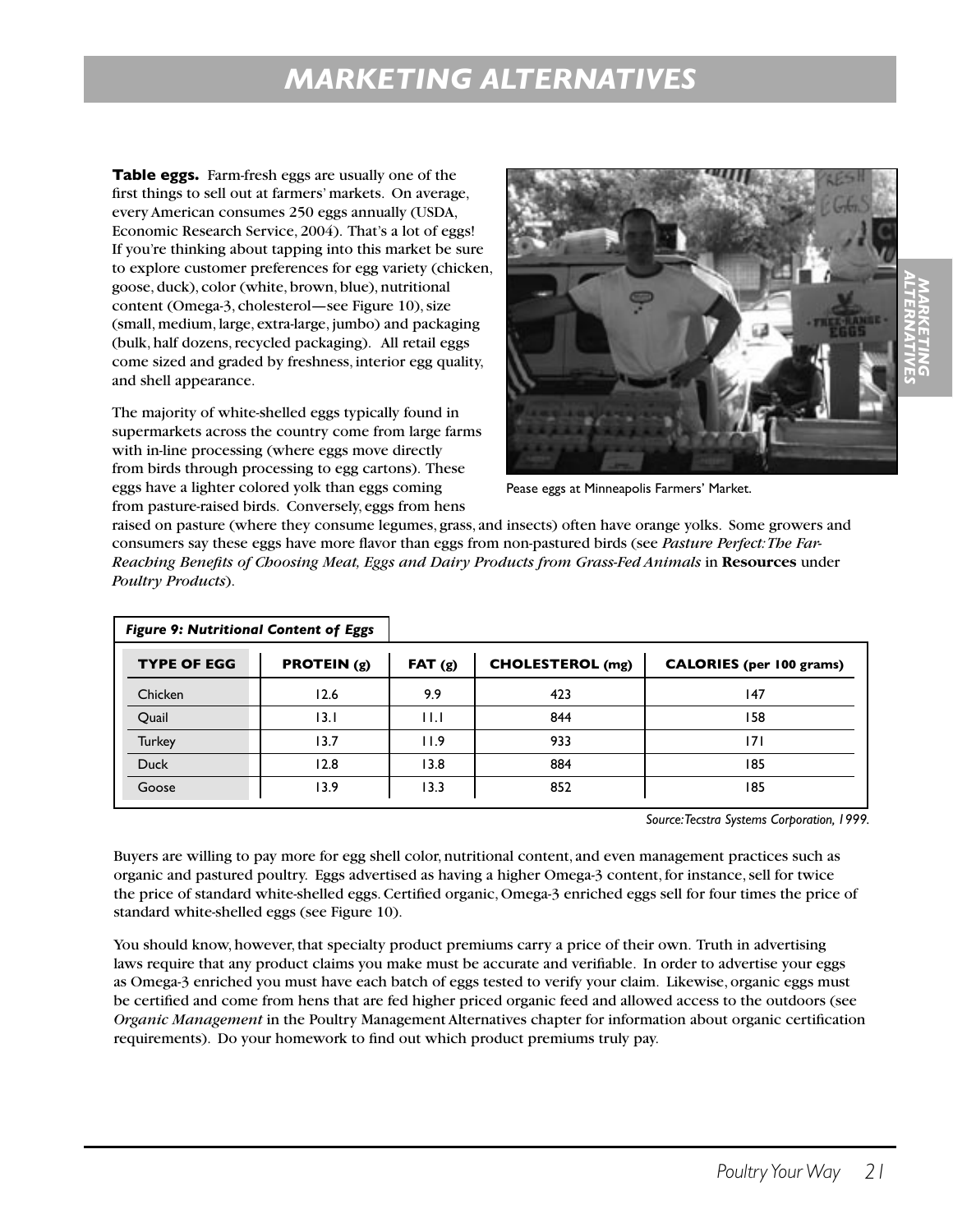| Figure 10: Relative Prices of Table Eggs |                                                    |                              |                                          |  |
|------------------------------------------|----------------------------------------------------|------------------------------|------------------------------------------|--|
| <b>BRAND</b>                             | <b>LABEL CLAIM</b>                                 | % ABOVE<br><b>BASE PRICE</b> | <b>RELATIVE PRICE</b><br>(\$/BASE PRICE) |  |
| Byerly's                                 | Grade AA, large, white                             | <b>BASE</b>                  | <b>BASE</b>                              |  |
| Sparboe Farms                            | All-natural Grade A, large, brown                  | 56                           | 1.5                                      |  |
| Sparboe Farms<br>"Egg Sense"             | All-natural, Omega-3 (250 mg), cage-free, brown    | 99                           | 2.0                                      |  |
| Sparboe Farms<br>"Egg Sense"             | All-natural, Omega Plus (250 mg Omega-3), white    | 125                          | 2.3                                      |  |
| Larry Schultz                            | Organic, brown                                     | 151                          | 2.5                                      |  |
| Egg Land's Best                          | Cage-free, vegetarian-fed, Omega-3 (100 mg), brown | 160                          | 2.6                                      |  |
| Larry Schultz                            | Organic, extra-large, brown                        | 160                          | 2.6                                      |  |
| <b>Promised Land</b>                     | Organic, AA, brown                                 | 238                          | 3.4                                      |  |
| Organic Valley                           | Organic, brown                                     | 247                          | 3.5                                      |  |
| Organic Valley                           | Organic, Omega-3 (225 mg), brown                   | 298                          | 4.0                                      |  |
|                                          |                                                    |                              |                                          |  |

*\*All prices for Grade A, large eggs unless otherwise noted. Source: Collected at Byerly's Retail Grocery Store, Minnetonka Location, June 14, 2004.*

**Poultry.** Poultry may be sold whole or cut-up, fresh or frozen. The majority of chickens (90 percent) and turkeys (50 percent), however, are sold cut-up as wings, thighs, breasts, and legs, owing to the rise in consumer demand for convenience foods (Olinger, et al., 2000). This means that as a farmer or processor, you will need to invest more time preparing your meat for the market unless you can tap into specialty or ethnic markets that demand whole or live birds (see *Farm Profile: Alternative Species—Muscovy Duck* for an example of live market sales).

#### *Figure 11: Fresh vs. Frozen Poultry*

Fresh and frozen poultry are two different markets and require different distribution channels. Consumers are accustomed to seeing only fresh meat in most supermarkets, but many natural foods stores do not have a fresh meat counter. Restaurants usually prefer fresh meat delivered once or twice weekly. You can sell fresh meat to restaurants and market frozen meat as a secondary product to other channels. There is a stigma against frozen meats, but it may be possible to establish a marketing strategy that promotes a frozen sustainable product over a fresh, unsustainable product.

*Source: Fanatico and Redhage, 2002.*

Poultry meat from broilers managed in confinement is considered fat or juicy, and tender, when compared to meat from birds raised on pasture (Lehnert, 2002). That said, birds raised on pasture are characterized by some as "more flavorful." As with eggs, some buyers are willing to pay more for perceived taste, health, animal welfare, and environmental benefits.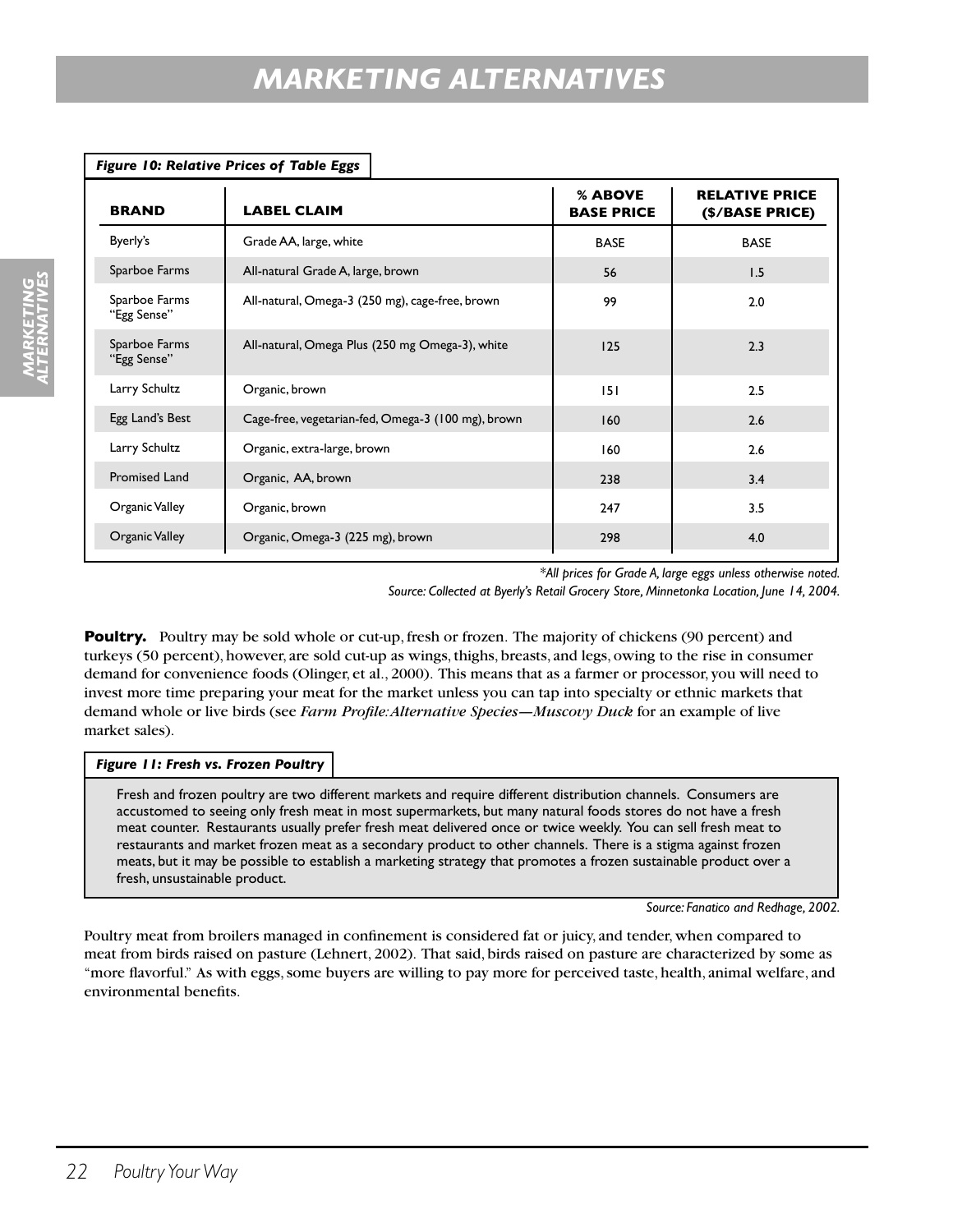In Minnesota, certified organic fresh whole chicken sells for almost twice the price of regular fresh whole chicken at the same retailer quoted for egg prices (see Figure 12). In East and West Coast markets, Rodale's New Farm Price Index reported organic broiler prices that were almost double conventional prices during May 2004. Products from chickens raised on pasture often sell for prices between conventional and certified organic prices.

| Figure 12: Relative Poultry Product Prices - Meat |                          |                                                                                                                                |                              |
|---------------------------------------------------|--------------------------|--------------------------------------------------------------------------------------------------------------------------------|------------------------------|
| <b>BRAND</b>                                      | <b>TYPE</b><br>OF BIRD   | <b>LABEL CLAIM</b>                                                                                                             | % ABOVE<br><b>BASE PRICE</b> |
| Gold'n Plump                                      | Chicken                  | All natural (no hormones,<br>preservatives), whole bird fresh                                                                  | <b>BASE</b>                  |
|                                                   | Chicken                  | All natural (minimally processed,<br>no artificial ingredients, no antibiotics),<br>vegetarian grain-fed, air-chilled          | $\mathbf{H}$                 |
| Kadejan                                           | Chicken                  | All natural (minimally processed, no<br>antibiotics, growth stimulants or animal<br>biproducts), free-range, whole bird, fresh | 38                           |
|                                                   | Chicken                  | Organic, free-range, air chilled,<br>whole, fresh                                                                              | 94                           |
| Honeysuckle<br>White                              | <b>Turkey</b>            | Premium quality, young, whole, frozen                                                                                          | <b>BASE</b>                  |
|                                                   | <b>Turkey</b>            | Young, whole, frozen                                                                                                           | 16                           |
| <b>Empire Black</b>                               | <b>Turkey</b>            | All natural (minimally processed,<br>no preservatives), young, whole, frozen                                                   | 132                          |
|                                                   | Cornish Rock<br>Game Hen | Whole, frozen                                                                                                                  | <b>BASE</b>                  |
| Maple Leaf Farms                                  | Duckling                 | Whole, frozen, with orange sauce packet                                                                                        | 9                            |
|                                                   | Pheasant                 | Whole, frozen                                                                                                                  | 225                          |
| <b>Manchester Farms</b>                           | Quail                    | Farm-raised, jumbo, whole, frozen                                                                                              | 315                          |

*Source: Collected at Byerly's Retail Grocery Store, Minnetonka Location, June 14, 2004.*

The USDA groups poultry into "ready-to-cook" categories for grading and marketing purposes. Categories are determined by the bird's age at slaughter and by meat tenderness. "Fryers" belong to one category while "roasters" belong to another (USDA, Agricultural Marketing Service, 2002). It is your job to find out what type of bird (species, breed, age, size), texture and flavor your customers prefer, as well as how much they are willing to pay for the difference.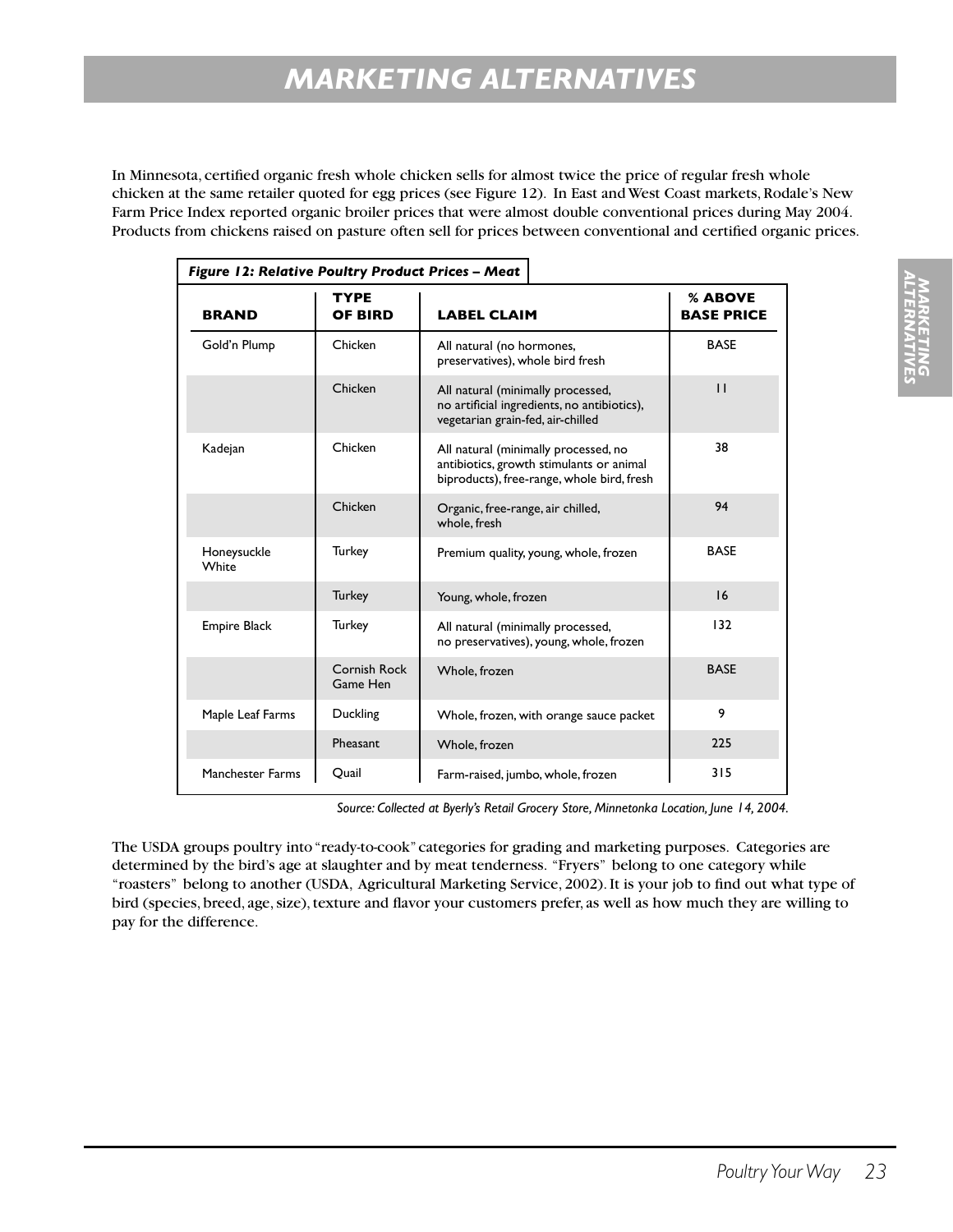## **Legal Considerations**

Products that come from animals are perishable and what regulators call "potentially hazardous foods." This means that disease-causing bacteria will multiply quickly unless controlled (Lehnert, 2002). For this reason, state and federal food safety rules have been designed to protect consumers from food-borne pathogens. Food safety rules control which products must be inspected, as well as how they should be packaged, labeled, and stored. In short, regulations limit what you can sell and where. **You must check with the regulatory agency in your state to determine the rules you must follow** (see Figure 13.)

**Packaging and labeling.** Farmers who sell eggs generally are permitted to use secondhand cartons as long as the cartons are clean and information relating to the original packer is removed (particularly pack dates and freshness dates). In Michigan, however, growers are strongly encouraged (though not required) to purchase new cartons when selling eggs anywhere off the farm. If you do recycle cartons, new labels with the farm name, address, egg grade, egg size, pack date (in Julian calendar format with 1 to 365 days) and a "freshness" or expiration date (not to exceed 30 days from the pack date) must be added when selling through a retailer. Moreover, the following safe handling language is legally required by the Food and Drug Administration on all cartons packed for retail sale: "To prevent illness from bacteria: keep eggs refrigerated, cook eggs until yolks are firm, and cook foods containing eggs thoroughly." While this may seem cumbersome, it is law and will afford you some legal protection should a customer become ill due to improper handling. Preprinted handling labels describing how to store and prepare eggs are available from www.eggcartons.com.

Packaging regulations for poultry and other meat products were established to maintain freshness, quality, and food safety. Packaging chemicals and colorants can migrate to food and for this reason are considered an indirect additive. All additives must be approved by the U.S. Food and Drug Administration (FDA). Poultry and other meat processors are required to use FDA-approved packaging materials and maintain on file a "statement of assurance" or guarantee from the packaging supplier to verify that packaging meets codes under the Federal Food, Drug and Cosmetic Act (USDA, Food Safety and Inspection Service [FSIS], 2000).



Desenses' organic chickens for sale at the Minneapolis Farmers' Market.

All poultry meat packaging must be labeled with the product identity and the state or federal processing inspection label (if applicable). Product identity includes the name, address, and zip code of the farmer, packer, or distributor. All labels must be submitted for approval to the respective state or federal inspector at the processing plant (where applicable) prior to using the inspection legend on any packages (MDA, www.mda.state.mn.us/ dairyfood/factsheets/eggsafety.htm). Additionally, federal law created under the Nutritional Labeling and Education Act, states that all processed products must include a nutritional label on the packaging. There is a small business exemption, however, that applies to the majority of farmers who direct-market their products; nutritional labels are not required if the farm's total annual sales (of food and nonfood products) totals less than \$500,000 per year, or if the total annual food sales amount to less than \$50,000 per year (Hamilton, 1999) (see **Resources** under *Labeling*).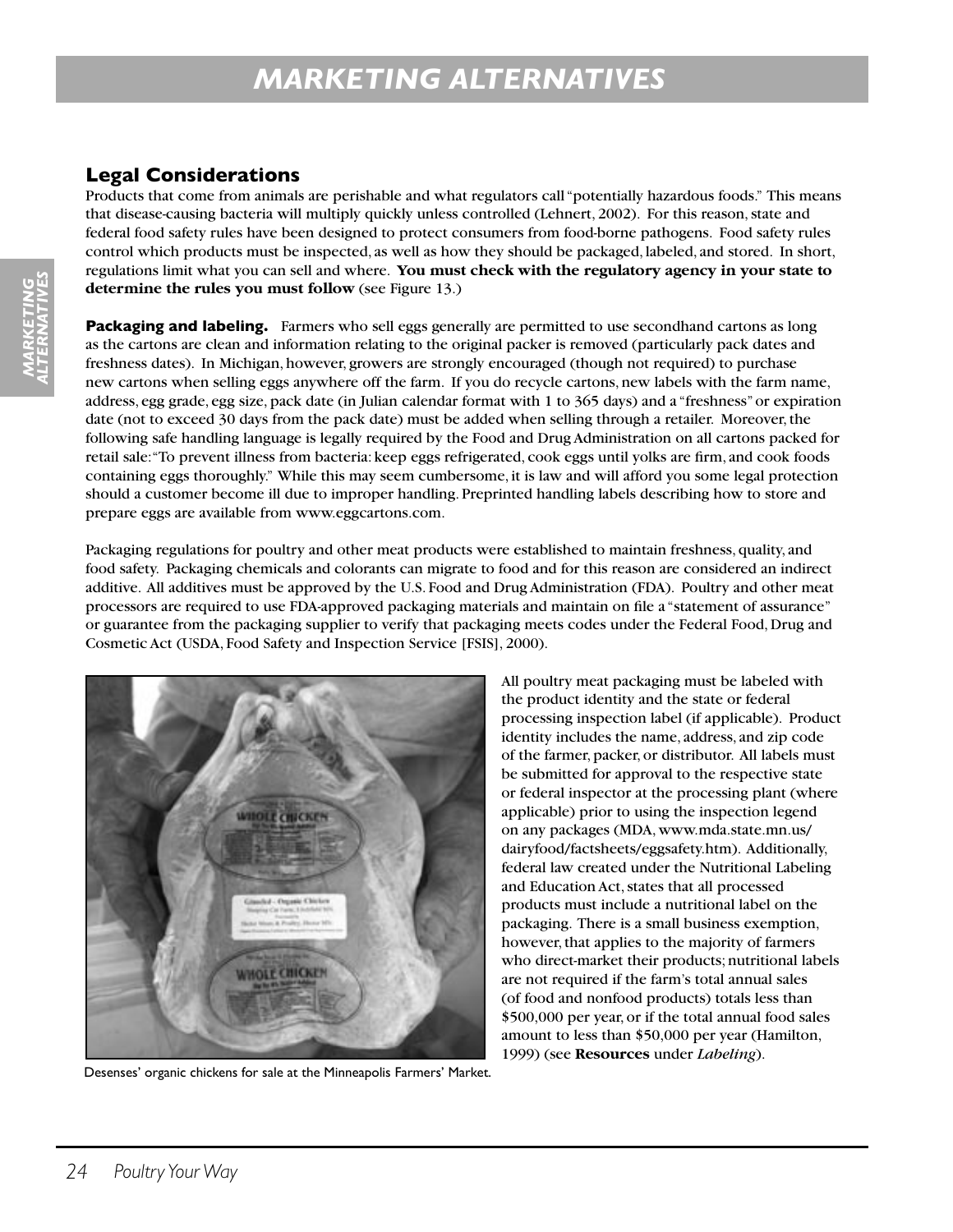**Handling and Storage.** Most states have storage and handling guidelines for poultry, eggs, and meat products. Guidelines state that all eggs, for example, must be refrigerated at 45 degrees F or less after grading and be maintained at this temperature during storage and handling (MDA, www. mda.state.mn.us/dairyfood/factsheets/eggsafety.htm). If you intend to sell your eggs and meat off-farm, be sure you have the proper equipment to keep products cool during transport and while at the market if you sell direct. Equipment need not be fancy. In some states, like Wisconsin, a cooler is all that is needed. In other states, such as Minnesota, you may be required to use mechanical refrigeration. **Check with your state Department of Agriculture to verify local requirements.** Moreover, make sure your buyers know how to store and cook products properly. The USDA Food Safety and Inspection Service offers clear, well-written fact sheets about food handling in consumer language (See *Basics for Handling Food Safely* in **Resources** under *Food Safety*).

**Licensing.** Farmers who sell eggs from their farm are exempted from obtaining a food handler's license. In most states, a handler's license will be required when selling eggs through an intermediary (retailer, wholesaler, restaurant) or even at a farmers' market. Retail buyers, in particular, are obliged to purchase products only from "approved" sources (in other words, from licensed handlers). Food handler's licenses are renewable annually. Applications can be obtained by contacting your state department of agriculture (see Figure 13).



Frozen chickens for sale at Minneapolis Farmers' Market.

|                   | <b>Figure 13: State Food Handler Licensing Contacts</b>                                                                                                                                                                          |
|-------------------|----------------------------------------------------------------------------------------------------------------------------------------------------------------------------------------------------------------------------------|
|                   | The following agencies are responsible for ensuring food safety at the state level. For accurate information about<br>food-borne illnesses, food handler licenses, and regulations, contact a department official in your state. |
| Michigan:         | Michigan Department of Agriculture, Food & Dairy Division<br>PO Box 30017, Lansing, MI 48909 (800) 292-3939                                                                                                                      |
| Minnesota:        | Meat, Poultry, and Egg Inspection Division, Minnesota Department of Agriculture<br>625 N. Robert St., St. Paul, MN 55155 (651) 201-6027                                                                                          |
| <b>Wisconsin:</b> | Wisconsin Department of Agriculture, Trade and Consumer Protection for Meat<br>PO Box 8911, Madison, WI 53708-8911 (608) 224-4700                                                                                                |

# *MARKETING ALTERNATIVES*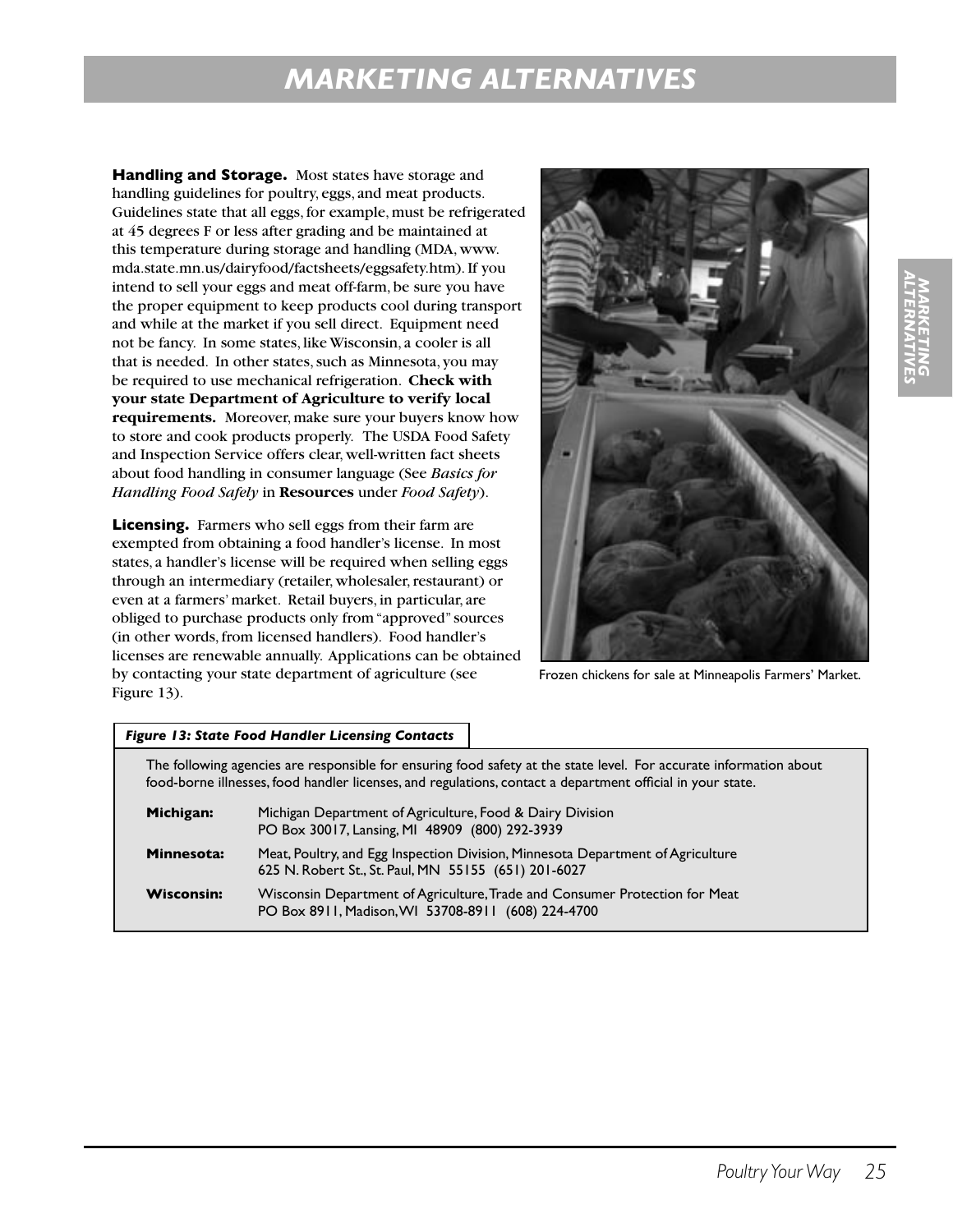## **Explore Your Alternatives**

Think you have good idea for marketing your poultry products? We recommend putting together a marketing plan. Include in it a description of customer(s), competition, market trends, products, distribution alternatives, pricing options, and advertising ideas (see Figure 14).

Identify your buyers first to find out what they need *before* putting together a product list or exploring production alternatives. Every buyer is different. Next, research your competitors and local prices. This step may be as simple as visiting your local grocery store or paging through the *Michigan Farm Market, U-Pick and Ag Tourism Directory* (www.michigan. gov/mda), the *Minnesota Grown Directory* (www.minnesotagrown. com) and the *Something Special from Wisconsin Directory* (http://www.savorwisconsin.com/). You may be surprised at how many other growers have already put your idea into action! Find out who else is in the market and what they offer. This research will help you determine market viability for birds, eggs, and other poultry products.

#### *Figure 14: What's a Marketing Plan?*

A marketing plan details your knowledge of the market, your customers, and their wants. It should describe your product and how it meets the need or preference of your target customers. Additionally, marketing plans typically include information about competitors (are there any and, if so, how will you compete?), your pricing strategy, promotional ideas, and distribution plan. The outline below should help get you started.

- MARKETING GOALS
- **E CUSTOMER DESCRIPTION**
- COMPETITOR DESCRIPTION
- **PRODUCT DESCRIPTION**
- PROMOTIONS AND DISTRIBUTION STRATEGY
- PRICING OPPORTUNITIES AND PLANS
- SALES PROJECTIONS
- BREAK-EVEN ANALYSIS TO DETERMINE MINIMUM SALES VOLUME

*Source: DiGiacomo, et al., 2004.*

Once you have a feel for which products to market and how much they will sell for, try to develop sales estimates. Calculate your expected annual or monthly sales volume and gross sales revenue. You'll need this information later to make decisions about whether or not to expand your current poultry enterprise or to start something new.

For more information about putting together a marketing plan and developing sales estimates, see the National Center for Appropriate Technology (NCAT) publication *Growing Your Range Poultry Business: An Entrepreneur's Toolbox* or the Minnesota Institute for Sustainable Agriculture's *Building a Sustainable Business: A Guide to Developing A Business Plan for Farms and Rural Businesses* in **Resources** under *Budgeting, Enterprise Planning and Recordkeeping*. Both of these publications offer excellent market research suggestions.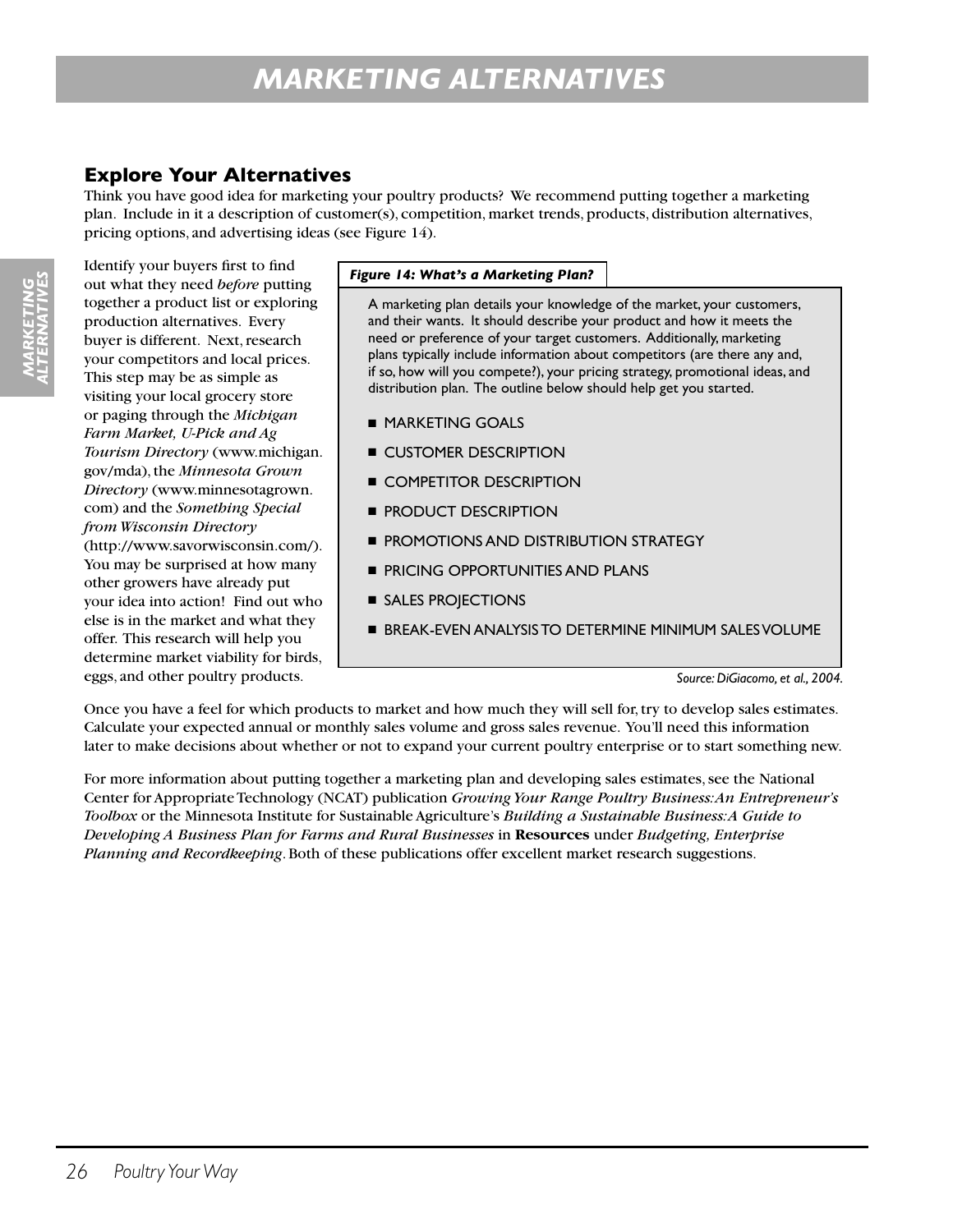## **Background**

Once you know more about your buyers, what products they like, and what they're willing to pay, it's time to think about how you will get your eggs and/or birds ready for the market. In other words, how will you process and package? Will you hand-clean and candle eggs? Is there a custom facility located nearby for turkeys? Will you process broilers on-farm? More importantly, do you *want* to process on-farm? Or as one experienced producer asks, "Does the smell of wet feathers and chicken guts bother you?" (Callister, 2004).

Processing means making your poultry customer- or kitchen-ready. Table eggs and poultry meat can be processed on the farm or off-farm through a small-scale facility.

If you're looking at processing birds in small batches, on-farm processing may be an economical as well as necessary option. According to Anne Fanatico, "There are very few independent government-inspected processing plants where producers can take their birds for processing, and large-scale integrated companies do not process for independents" (Fanatico, 2002a). Census data confirms that more than 60 percent of all chicken and turkey processing plants exited the industry during the 1967-92 period — most of them small capacity plants. The majority of processing takes place at large-scale plants owned by integrators. Consequently, many farmers interested in raising small flocks or farming independently from integrators, do their own processing on the farm.

In the next section, we discuss egg processing basics, on-farm processing, and legal considerations associated with egg-processing. Then, poultry meat processing is addressed in the same manner, beginning with an overview of poultry meat processing basics (what's involved in processing live birds), how producers are processing on-farm, and what options they have for hiring the work done off-farm. In addition, we briefly describe licensing and other legal considerations associated with processing birds on- and off-farm.

## **Table Eggs**

Egg processing refers to the collection, cleaning, candling, grading, sorting, and packing of fresh eggs. Some eggs are processed into "value-added" products such as dry whole egg powder or frozen egg whites for use by food manufacturers and commercial bakers. Most of this processing is done commercially, not by individual farmers. For this reason, the processing information presented below is limited to table eggs — eggs sold fresh in cartons.

**Processing Basics.** Cleaning, candling, and grading are what you might call egg processing "basics." These are also the most labor-intensive activities. Legally, you can do all of this processing work on the farm in your kitchen. Additional information about these and other processing basics can be found in **Resources** under *Processing*.

Cleaning. Although management practices dramatically affect the number of eggs requiring cleaning, on average approximately 30 percent of your eggs will require cleaning to remove dirt, fecal contamination, and blemishes (Plamondon, www.plamondon.com/poultryfaq.html). They may be cleaned using "dry" or "wet" methods. The traditional dry cleaning method, preferred by many producers and packers because it does not remove eggs' outer cuticle or protective waxy layer, can be done using an "abrasive" such as a plastic brush, loofah, or sanding sponge (see **Resources** under *Suppliers*). Wet washing is done by rinsing eggs with running water that is 20 degrees F warmer than the egg (bacteria can migrate through the shell when cooler water is used) (Fanatico, 2003b). Some producers use hydrogen peroxide, commercial dishwashing powder, or bleach to clean eggs. Be sure to use USDA-approved products and to follow package recommendations. Moreover, be careful about using these cleaning aids if you plan to sell your eggs in specialty markets. Check with your state Department of Agriculture or organic certifier to learn more about what is permitted in your situation.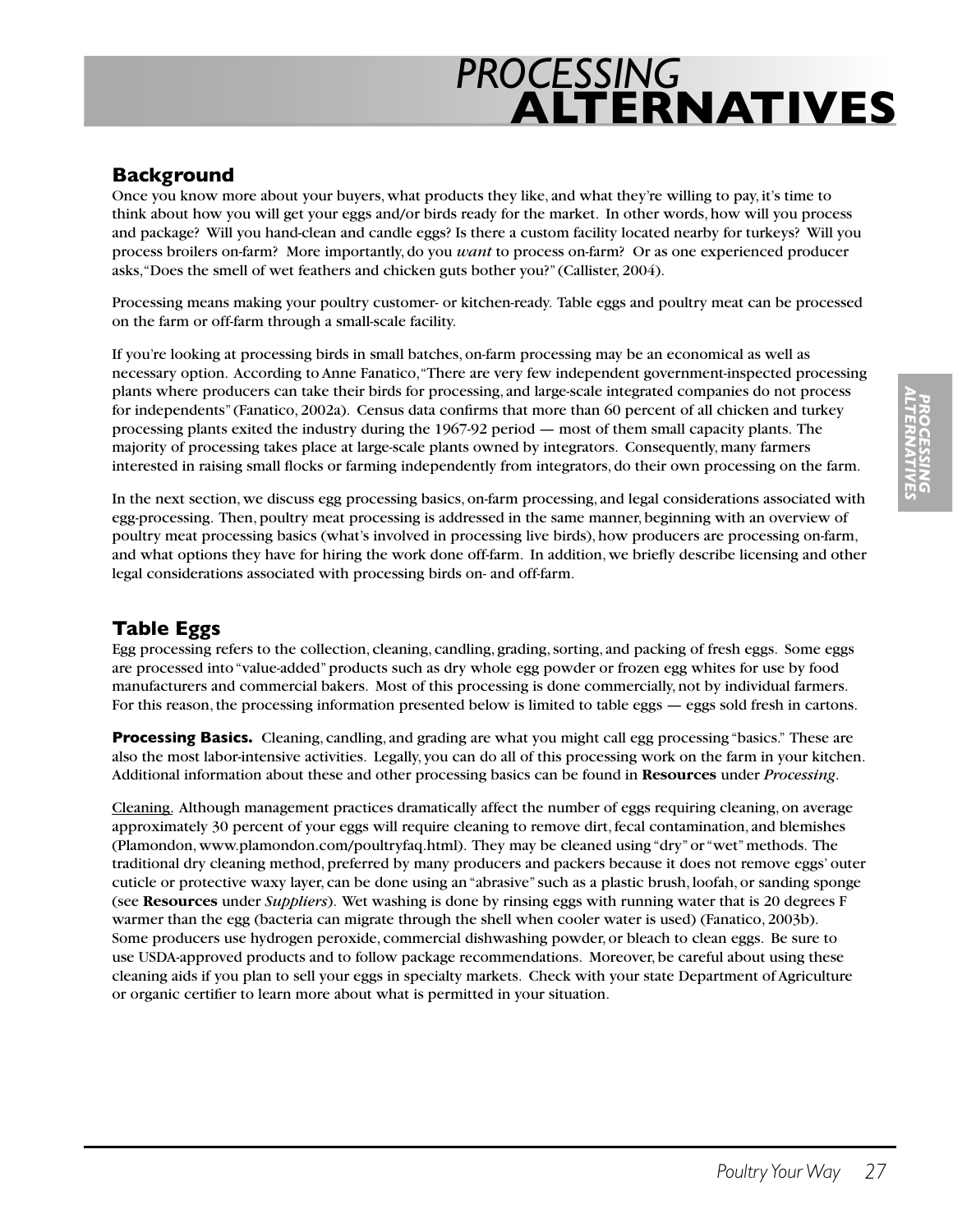Candling. Candling, the use of a light to see through egg shells, is a well-known method for checking interior egg quality and fertility. Farmers use candling equipment to check eggs for cracks, blood spots, embryo development, and air cell size (air cell size measures freshness). Brown eggs are considerably more difficult to candle because blood spots tend to blend in and air cells are harder to detect. Candling is not necessary when selling eggs on the farm, or in some states, such as Wisconsin, when selling to your customers at farmers' markets. Be aware, however, that brown eggs have a higher tendency for blood spots and a single "bad" egg can turn off customers. For this reason, candling, even though not required, may be a good idea.



Processing and sorting for sale on Schlangen's farm.

Grading. Eggs may be graded as AA, A, and B and are sized by weight. Grades represent egg freshness (interior egg quality), egg shape, and shell appearance. Grade A and AA eggs have a minimal air cell, a clean shell with no cracks, ridges, stains, rough texture, or other "defects." They must be uniform in size to fit cartons. Grade B eggs may be sold at farmers' markets. Only grade A and AA are permitted for sale to commercial buyers. Egg size is determined by weight. The four weight classes most commonly found in supermarkets are: Jumbo, Extra-large, Large, and Medium. For more information about how to determine egg grade and size, contact your state Department of Agriculture or consult the USDA's *Egg Grading Manual* (see **Resources** under *Grading*). Some states offer grading workshops and a free air cell gauge that can be used to determine egg freshness.

**On-Farm Processing.** What do you need to process eggs on the farm? Not much unless you plan to handle hundreds of eggs or more each day. Most cleaning is done by hand in the kitchen on farms with smaller flocks. The work can be tedious, but has the advantage of requiring little equipment (Plamondon, www.plamondon. com/poultryfaq.html). Wet washing can be done using running water in the sink (submersion is not allowed). Dry washing is done by hand with the following supplies: plastic brushes, scrubbing pads, egg soap or cleaning powders, baskets, and scales. For packaging you'll need egg cartons or flats and labels.

Automated equipment is also available to help with both wet and dry cleaning if you process on an intermediate scale. Egg processing machines are designed to handle between 200 to 2,500 eggs per hour. Some of these machines will candle, sanitize, and grade. Most of them can handle chicken, duck, goose, turkey, and quail eggs. This technology does not come cheap, however. NCAT Agriculture Specialist Anne Fanatico has reviewed smalland intermediate-scale cleaning equipment in an *APPPA Grit* article, *Egg Processing by Hand*. Contact the American Pastured Poultry Producers Association (see **Resources** under *Agencies and Organizations*) for a copy of the article. As with cleaning, candling can also be done by hand with the help of simple equipment. Hand-held candlers are available (see **Resources** under *Suppliers*).

**Legal Considerations.** Technically, table eggs are considered a raw agricultural product and therefore are exempt from licensing obligations (Kevin Elfering, Dairy, Food and Meat Inspection Division, MDA, personal communication, 2004). This doesn't mean, however, that table eggs aren't subject to regulation. Federal and state regulations concerning egg processing are fairly straightforward. Food regulators consider eggs a raw agricultural commodity or a product of the farm, and exempt from licensing laws. However, federal egg processing guidelines, created under the federal Shell Egg Surveillance Act, govern the registration and inspection of egg producers who manage large flocks of 3,000 or more hens. Similarly, state guidelines apply to producers who market eggs from flocks of less than 3,000 hens (see Figure 15).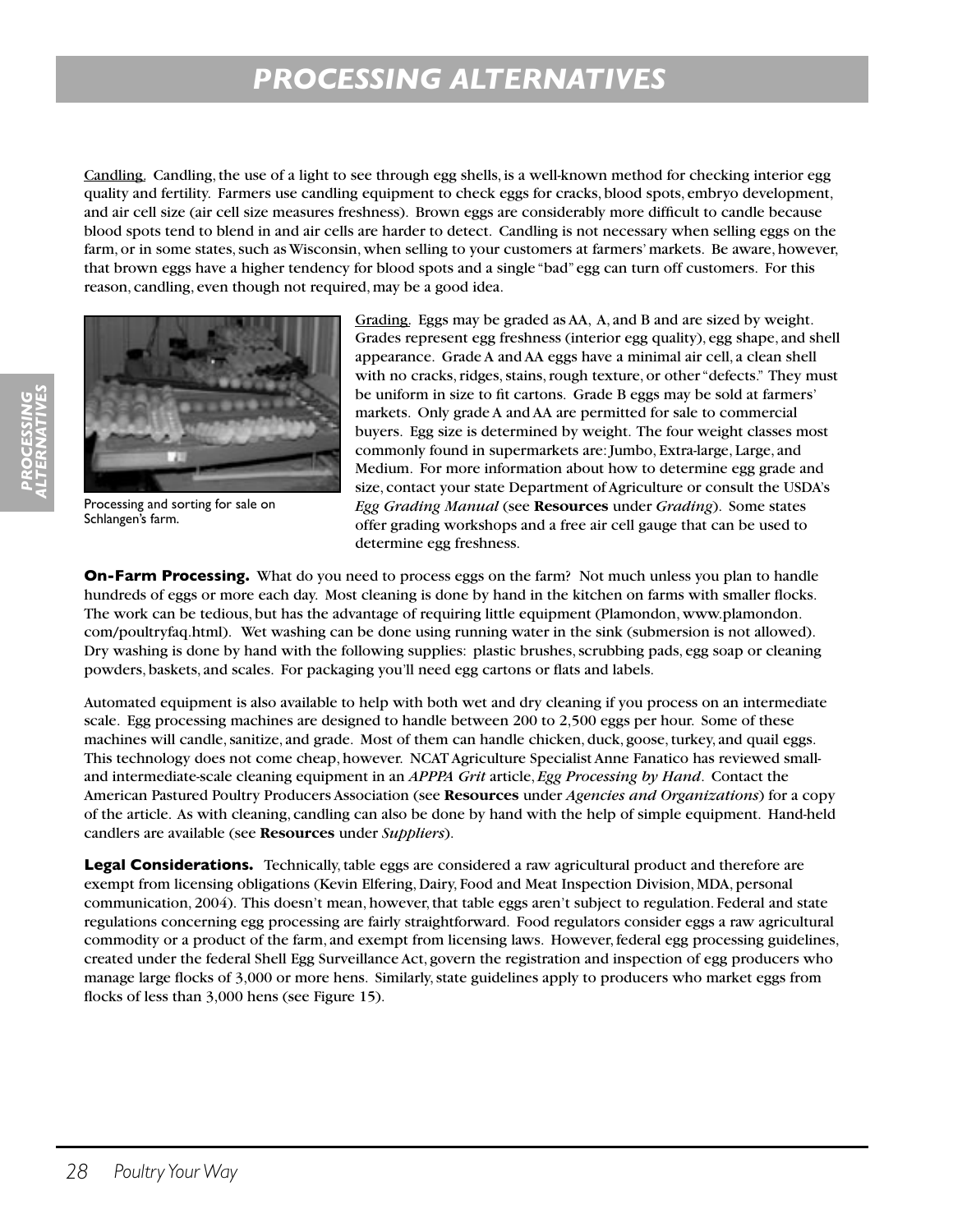#### *Figure 15: Federal and State Egg Processing Registration Requirements*

*Information applies to chicken, turkey, duck, geese, and quail eggs.*

#### **Large Flock Owners (more than 3,000 hens)**

Producers who own 3,000 layers or more and market eggs are required to register with their state Departments of Agriculture. The federal government does not require a processing license but all registered farms are inspected four times each year in accordance with the Shell Egg Surveillance Act. Federal inspections are concerned with facility sanitation and are usually carried out by state Department of Agriculture employees. In some states like Minnesota, laws require additional inspections to ensure egg grading is performed correctly.

#### **Small and Medium Flock Owners (3,000 hens or less)**

Small- and medium-size flock owners are not required to file for a federal or state processing license nor are they required to register as stipulated under the federal Shell Egg Surveillance Act. In Wisconsin, producers are permitted to sell an unlimited number of "nest run" or ungraded eggs on the farm without needing any sort of handling license (see Poultry Marketing Alternatives under *Legal Considerations*). However, small- and medium-size flock owners who wish to sell through retail outlets are responsible for registering with their state Department of Agriculture to become an "approved source." Retailers are permitted to purchase eggs only from approved sources.

*Source: Kevin Elfering, Dairy Food and Meat Inspection Division, MDA, Personal Communication, 2004.*

State guidelines concern egg cleaning, grading, packing, labeling, and handling. Grading guidelines apply to all producers (large or small) who sell eggs at farmers' markets and through retail outlets. Generally, all eggs sold off-farm must be graded, although some states, as Wisconsin, allow the sale of ungraded or "nest-run" eggs on the farm and at farmers' markets (so long as they are labeled as such). Farmers may do their own grading. Packaging, labeling, and handling are discussed in the chapter on Marketing Alternatives under *Legal Considerations*.

#### **Contact your state Department of Agriculture to learn more about egg processing requirements in your area.**

| Figure 16: State Contacts for Egg Processing and Registration Questions |                                                                                                                                               |  |  |
|-------------------------------------------------------------------------|-----------------------------------------------------------------------------------------------------------------------------------------------|--|--|
| Michigan:                                                               | Michigan Department of Agriculture, Food & Dairy Division<br>350 Ottawa Ave. N.W., Grand Rapids, MI 49503 (517) 373-1060                      |  |  |
| Minnesota:                                                              | Dairy Food and Meat Inspection Division, Minnesota Department of Agriculture<br>625 N. Robert St., St. Paul, MN 55155 (651) 201-6027          |  |  |
| <b>Wisconsin:</b>                                                       | Grading, Labeling and Evaluation, Wisconsin Department of Agriculture<br>2811 Agriculture Drive, PO Box 891, Madison, WI 53708 (608) 224-4714 |  |  |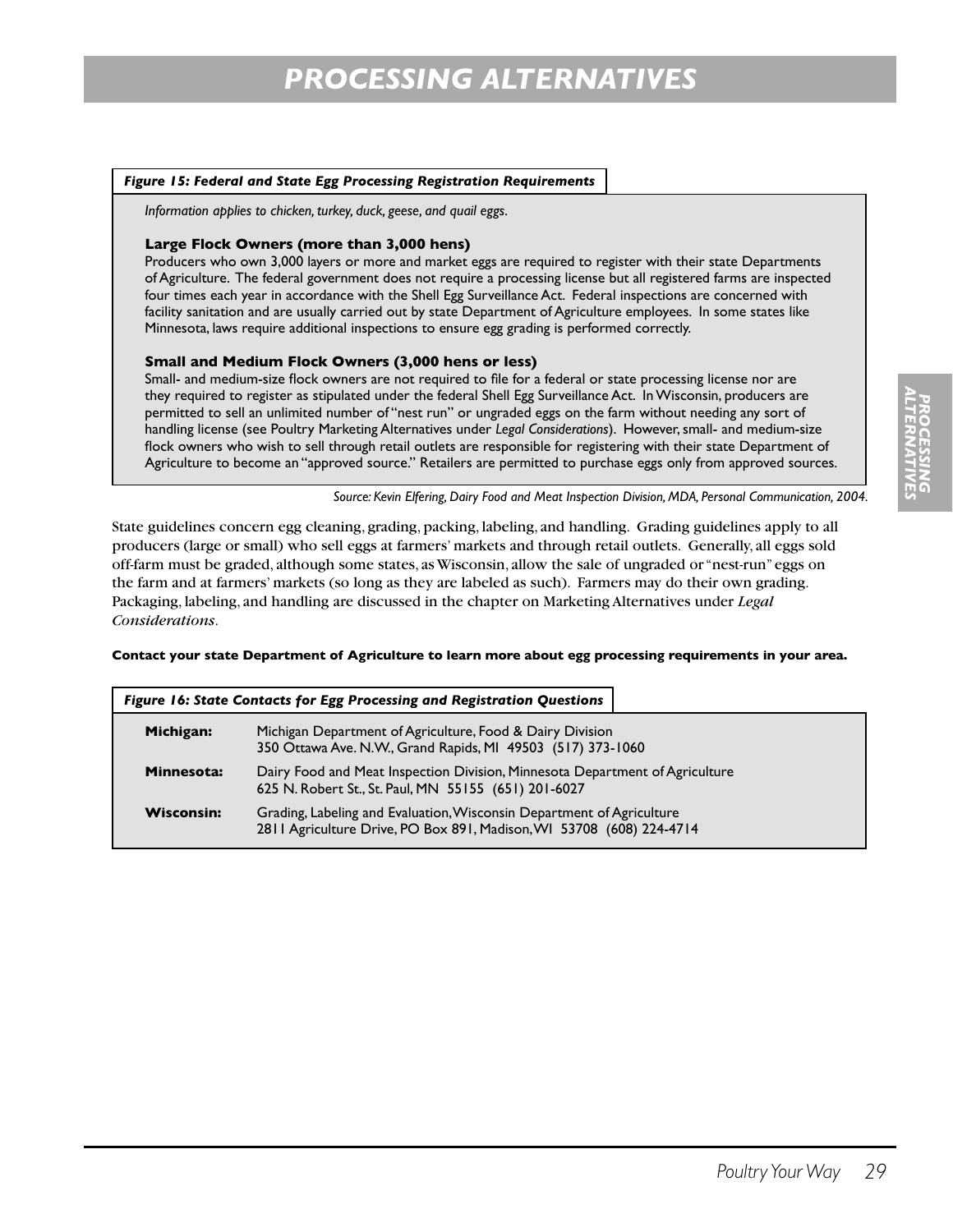## **Poultry**

Many poultry growers seek to add value to their birds before marketing. Processing can be done on- or off-farm. Most growers who process their own birds on-farm do so out of necessity. There are few custom slaughter facilities and even fewer organically certified ones.

To some, poultry processing includes everything from catching the birds to cleaning up after the last one has been packed and labeled. The Wisconsin Department of Agriculture, Trade and Consumer Protection (WDATCP) defines meat processing as "cutting, grinding, manufacturing, compounding, intermixing, or preparing meat or food products" (University of Wisconsin Extension and WDATCP, 2003). We review these basics, then look at on-farm and off-farm processing options.



New on-farm processing building on Jones farm (see Farm Profile: Managment Alternatives–Day-range).

We follow with a discussion of legal considerations, primarily what kind of inspections and permits you will need to obtain in order to market your product. **You should contact your state department of agriculture early in the process of exploring processing options**, to make sure you're on the right track. Different types of inspection are explained in Figure 19. Your department of agriculture will advise you about inspection requirements based on your envisioned operation and marketing plan. Prepare to invest a significant amount of time getting established: all on-farm processors need to register with their state department of agriculture, develop a processing plan, and, presumably, learn some new skills!

**Processing Basics.** All birds, whether they are chickens, turkeys, or pheasants, are processed similarly. The same activities must be performed to get your birds ready for market. NCAT Specialist Anne Fanatico (Fanatico, 2003a) describes processing basics as:

- Immobilizing and stunning Washing
- Bleeding and blood recovery Chilling
- Removal of feathers through scalding and picking Cutting up, deboning, and further processing
- Removal of head, oil gland, and feet Packaging and labeling
- Removal of organs (evisceration) Storing (cooler or freezer)
- 
- 
- 
- -

The only time these processing activities vary significantly is when ethnic or religious slaughter is performed. Ethnic groups may require that birds be slaughtered in a particular way or minimally processed. Black-footed chickens processed Confucian style, for example, have only their feathers, toenails, and beak linings removed. Even at federally inspected plants, like Burt's Hilltop Poultry in Utica, Minnesota, when they are processing Confucian style, no evisceration, chilling, or aging is performed, in accordance with Confucian customs (JoAnne Burt, personal communication, 2004). Minimal processing can save time, but your marketing time may increase to arrange the sale.

**On-Farm Processing.** On-farm processing is a somewhat unique opportunity for poultry producers. Birds are relatively easy to handle (even turkeys) when compared to other livestock. Most on-farm processing is done manually. Processing volume — more than anything else — will affect labor requirements, equipment choice, facility design, and legal obligations. Two on-farm processing alternatives, manual and mobile, are well-suited for growers interested in butchering 20,000 birds or less each year and are reviewed briefly below. Use this information to begin narrowing your focus, then see **Resources** under *Processing* for more information about the alternative that seems most suitable for your operation.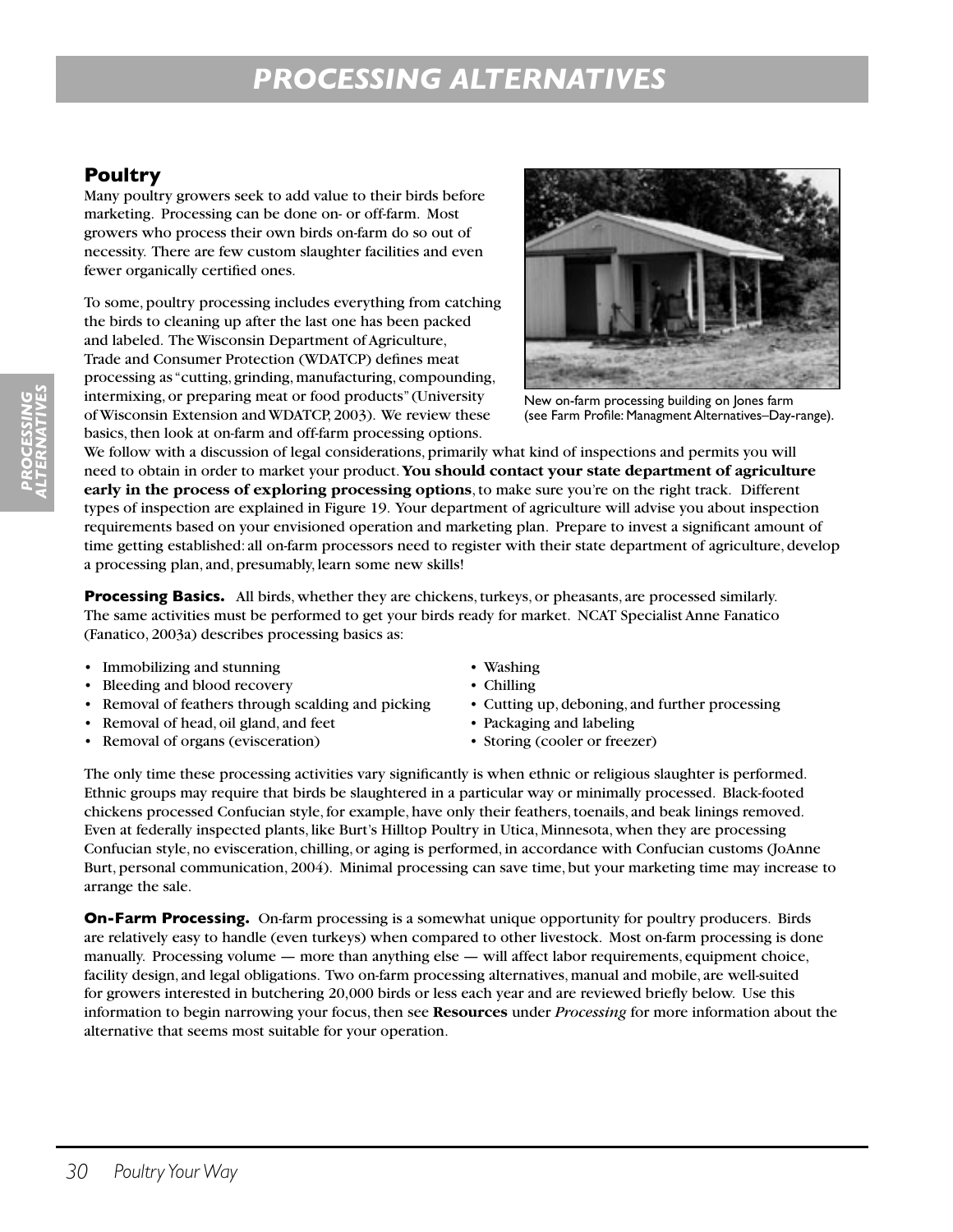Manual processing. Manual processing makes it easier to handle a wide variety of species and breeds (automated processing equipment often is designed for specific carcass sizes). This flexibility to process birds of various sizes and species is one of the major advantages of manual processing. Growers who manually process typically handle 50 to 100 birds per day on a seasonal basis (one to thirty processing days per year) (Fanatico, 2003a).

According to Andy Lee and Patricia Foreman, authors of *Day Range Poultry*, on-farm "poultry processing is easily learned, but it takes a few hundred birds to get good at it." Many producers start small—processing 200 birds or fewer each year before graduating to larger volumes. By starting small, you can get by with little expense while developing your skills. The speed at which you process will depend on your routine, number of helpers, equipment, and set-up. Most smaller, on-farm facilities process in batches, so that each processing activity is performed for all birds at once. For instance, all birds would be killed as one batch, then scalded as one batch, then plucked as one batch, etc.

Lee and Foreman recommend that novices allow at least thirty minutes to manually process and package one chicken. Someone more experienced, they say, may be able to process and package the same bird in ten minutes or six birds per hour (assuming minimal equipment and no help). When using equipment that handles at least four birds at a time, experienced processors can handle fifteen birds per person per hour (Fanatico, 2003a). There is some disagreement over how long it takes to process turkeys and other birds. The Foremans claim turkey processing takes at least three times longer than chicken processing (Lee and Foreman, 2002). But Virginia farmer Joel Salatin writes that turkey processing may be a more financially efficient use of your time, "Because the processing procedure is essentially the same for a 15-pound bird as it is for a 4-pound bird, the person hours required per pound of meat obtained are fewer for turkey than for chicken" (Salatin, 1999b). Many people in the industry agree that ducks and geese take longer than chickens *and* turkeys because ducks and geese have more feathers and down, requiring more scald time to remove. The maturity of waterfowl (that is, whether or not "pin" or immature feathers still need to grow out) has a significant impact on processing time (Metzer Farms, 2004).

Most farmers who do their own processing choose to locate these activities away from the house in a dedicated area where water is available (processing requires a lot of water to scald, wash carcasses, chill, and clean up). The site may even be outside, although a major disadvantage associated with outdoor processing is that it is seasonal. On-farm processing facilities may be as humble as a barnyard shed or a more elaborate specialized building. Many on-farm processors use renovated outbuildings, although you may choose to construct a new facility from scratch.

The type of equipment needed will depend on your processing routine and volume (a few birds daily versus a large volume of birds once a month, for example). Several poultry equipment dealers and suppliers are listed in **Resources** under *Suppliers*.

#### *Figure 17: On-Farm Processing Supplies*

| .                                                 |                                 |
|---------------------------------------------------|---------------------------------|
| • Poultry crates                                  | • Brushes and buckets           |
| • Killing cones                                   | • Brooms and mops               |
| • Scalder                                         | • Knives                        |
| • Thermometer                                     | • Lung puller                   |
| • Picker                                          | • Ice                           |
| • Stainless steel eviscerating tables or shackles | • Scales                        |
| $\cdot$ Chill tank                                | • Bags, staples, and clips      |
| • Refrigerator or freezer                         | • Plastic and metal mesh gloves |
| • Water hoses (food-grade plastic necessary)      | • Hair nets, aprons, and boots  |
| • Sanitizers                                      |                                 |
|                                                   |                                 |

*ALTERNATIVES* PROCESSIN<br>PROCESSIN *PROCESSING*

*Source: Fanatico, 2003a.*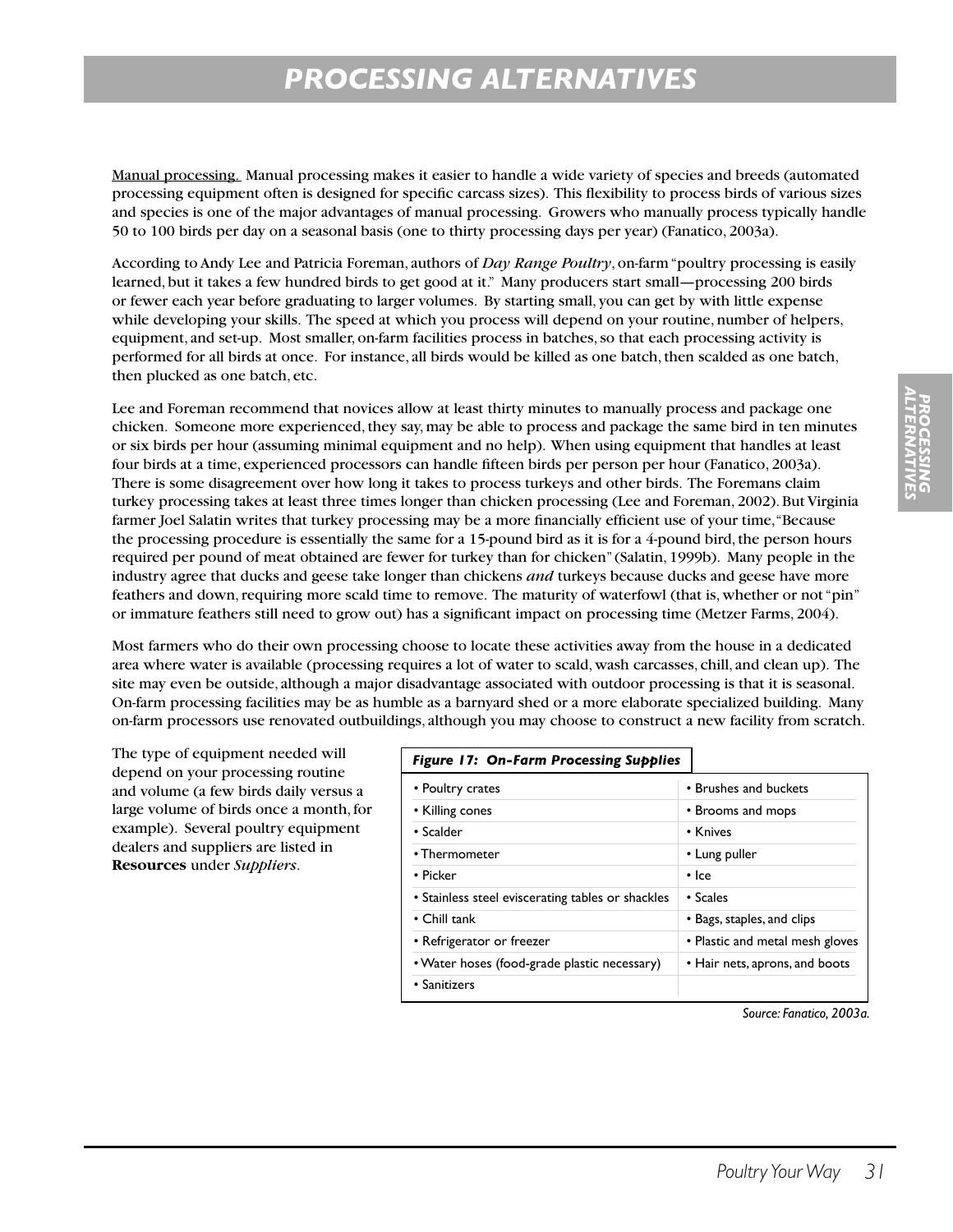Mobile Processing. The Mobile Processing Unit (MPU) is a relatively new on-farm processing alternative. MPUs are processing plants on wheels; they are custom-built, cooperatively owned and staffed, mobile facilities that travel from farm to farm at butchering time. For farmers who do not have access to a custom processor or who can't justify their own on-farm facility, an MPU may be the answer. "An MPU is a way to start small and spread the equipment cost among a group of producers," note the authors of *Growing Your Range Poultry Business: An Entrepreneur's Toolbox*. "It offers a chance to develop the product, test market, and iron out production problems. The group can later establish a small, permanent plant" (Fanatico and Redhage, 2002).

Several MPUs have been built across the country. Some of the first were constructed in Kentucky, Nebraska, South Dakota, and New York. Most recently, 12 farmers in Michigan experimented with the MPU idea, thanks to funding from the USDA Sustainable Agriculture Research and Education program. In 1999-2000 they worked with Wagbo Peace Center (WPC) and Michigan Department of Agriculture staff to design and build a federally licensed, mobile processing plant. "We determined that it was not reasonable for every farmer to build a processing facility at their farm, and that a much more practical way to approach processing would be to have a portable unit that could be licensed and serve all the small farms in our area," says project leader and WPC Manager Rick Meisterheim (Lehnert, 2002).

The Michigan MPU took approximately 360 hours of labor to complete. The project team retrofitted a used trailer by building an interior wall to divide the scald and pluck area from the eviscerating area. They hired contractors to do the electrical, gas, and plumbing hook-ups. Fanatico estimates that a 400-bird-per-day MPU can be built for \$7,000 to \$12,000 (Fanatico, 2003a). The Michigan MPU, outfitted with new equipment, cost about \$18,000.

In addition to financing, you'll need good organization, plus leadership and management skills in order to successfully process using a MPU. Farmers in Wisconsin, for instance, built an MPU but never really got it off the ground, says Center for Integrated Agricultural Systems' Steve Stevenson, because no one was responsible for the management and maintenance of the processing facility.

The Michigan unit has been successful because WPC coordinates all scheduling and manages fee collection. WPC and members perform maintenance, and new growers must train with a current member before using equipment. Members also trade work on processing days, helping one another. Michigan farm members "have gone above and beyond" to help out with maintenance according to WPC Program Coordinator Jennifer Lewis. "It's a very cooperative effort" (Jennifer Lewis, Wagbo Peace Center Program Coordinator, personal communication, 2004). Four years after processing their first bird, the Michigan growers now handle up to 250 chickens, turkeys, and ducks on butchering days. Rumor has it, one grower will be trying geese soon.

**Off-Farm Processing.** The majority of processors who offer services to farmers on a custom basis will slaughter, cut-up, bag or package, and label products. There are few custom processors and even fewer certified organic processors. If you are lucky enough to live near a custom processor, you'll still need to check into its reputation for quality, and consider your transportation, time, and expenses (also see Figure 18).

Many off-farm plants use automated equipment and consequently may not be able to process in small batches, or may have equipment sized for only one species or one type of bird (such as broilers). Call processors in your area to learn more about their services—what type of birds they process, if they will work with your own recipes, what type of inspection or certification status they hold, etc.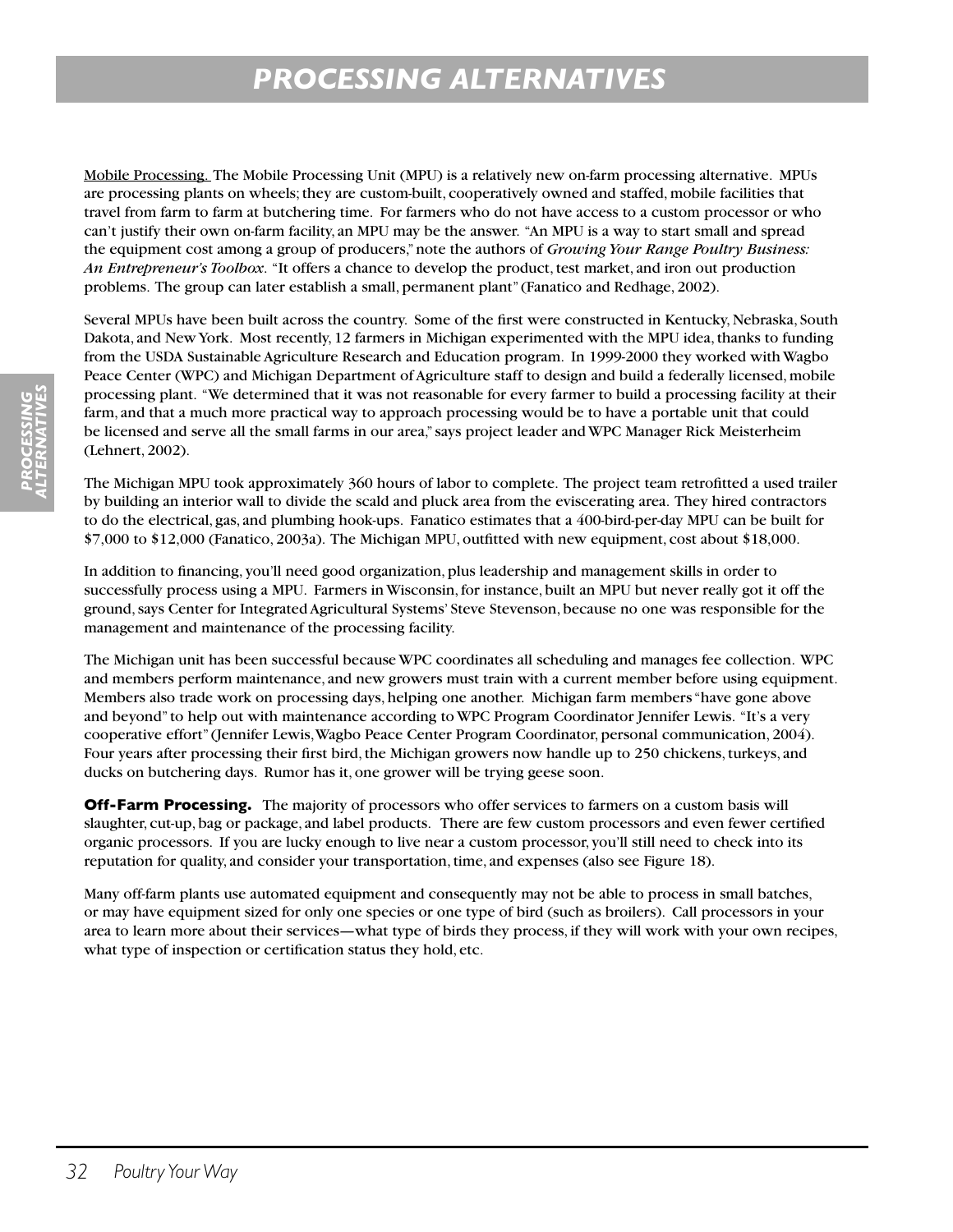#### *Figure 18: Ten Questions to Ask a Processor*

Below is a sample list of questions you might ask when calling around to local processors. Not all of the questions will be relevant for your situation—choose those that apply.

- 1. What type of license do you hold?
- 2. Do you require a minimum order volume?
- 3. What type (species) of birds do you process?
- 4. Are you certified organic?
- 5. Do you offer ethnic slaughter?
- 6. How far in advance do I need to schedule processing?
- 7. What type of packaging do you use?
- 8. Will you use my labels/logo on packaging?
- 9. Can you process products with my recipes?
- 10. What are your fees?

A list of Minnesota processors can be found in the *Directory of Custom Poultry Processors in Minnesota*. Wisconsin processors are listed in the publication *Wisconsin Poultry & Egg Directory* (see **Resources** under *Processors*).

## **Legal Considerations**

Poultry meat processing is subject to a host of regulations and oversight by federal and state agencies. Some of the regulations govern facility construction and operations, including building codes and waste management. Other regulations concern the safety and quality of products being processed. Still other rules stipulate how poultry and other meat products must be packaged and labeled. As noted by Fanatico, laws present both opportunities and limitations, particularly for on-farm processors seeking "custom exempt" status (Fanatico, 2002a). We briefly review legal considerations for permits, inspection, grading, and organic certification below (see the chapter on Poultry Marketing Alternatives for information about packaging and labeling requirements). **Always** check with your state department of agriculture for clarification.

**Permits and Inspection.** As a general rule, all processors — whether they operate on-farm or off-farm — must register with their state Department of Agriculture and undergo facility inspections to ensure that construction, health, and food safety codes are met. [Note: one exception is Wisconsin. If you process on-farm and sell fewer than 1,000 chickens to the public only on the farm (not at farmers' markets or other off-site locations), you are not required to obtain a license or file for exemption status (Terry Burkhardt, Meat and Poultry Inspection Bureau, Wisconsin Department of Agriculture, Trade and Consumer Protection, personal communication, 2004.)]

Inspections, however, are not always required for *birds*. That is, whenever you hear references to "state inspected" or "custom exempt" they concern the inspection and grading of birds (not the facilities). Federal and state laws are fairly clear when it comes to retail marketing: your birds must undergo "continuous" or bird-by-bird inspection conducted by state or federal employees (though exemptions exist for growers who process fewer than 1,000 birds in some states, such as Wisconsin).

When it comes to direct marketing the rules vary by state and can get a little confusing. In fact, law professor Neil Hamilton states in his book, *The Legal Guide to Direct Farm Marketing*, that "federal exemptions, especially for direct marketing of between 1,000 and 20,000 birds, are so poorly written it is hard—even for government officials—to determine exactly what they mean" (Hamilton, 1999).

Don't let this discourage you! Several excellent resources are available to help you navigate the rules. In Michigan, for instance, Richard Lehnart conducted a thorough review of processing regulations as they apply locally and compiled his findings in a publication titled *On Farm Processing of Pastured Poultry* (see **Resources** under *Processing*).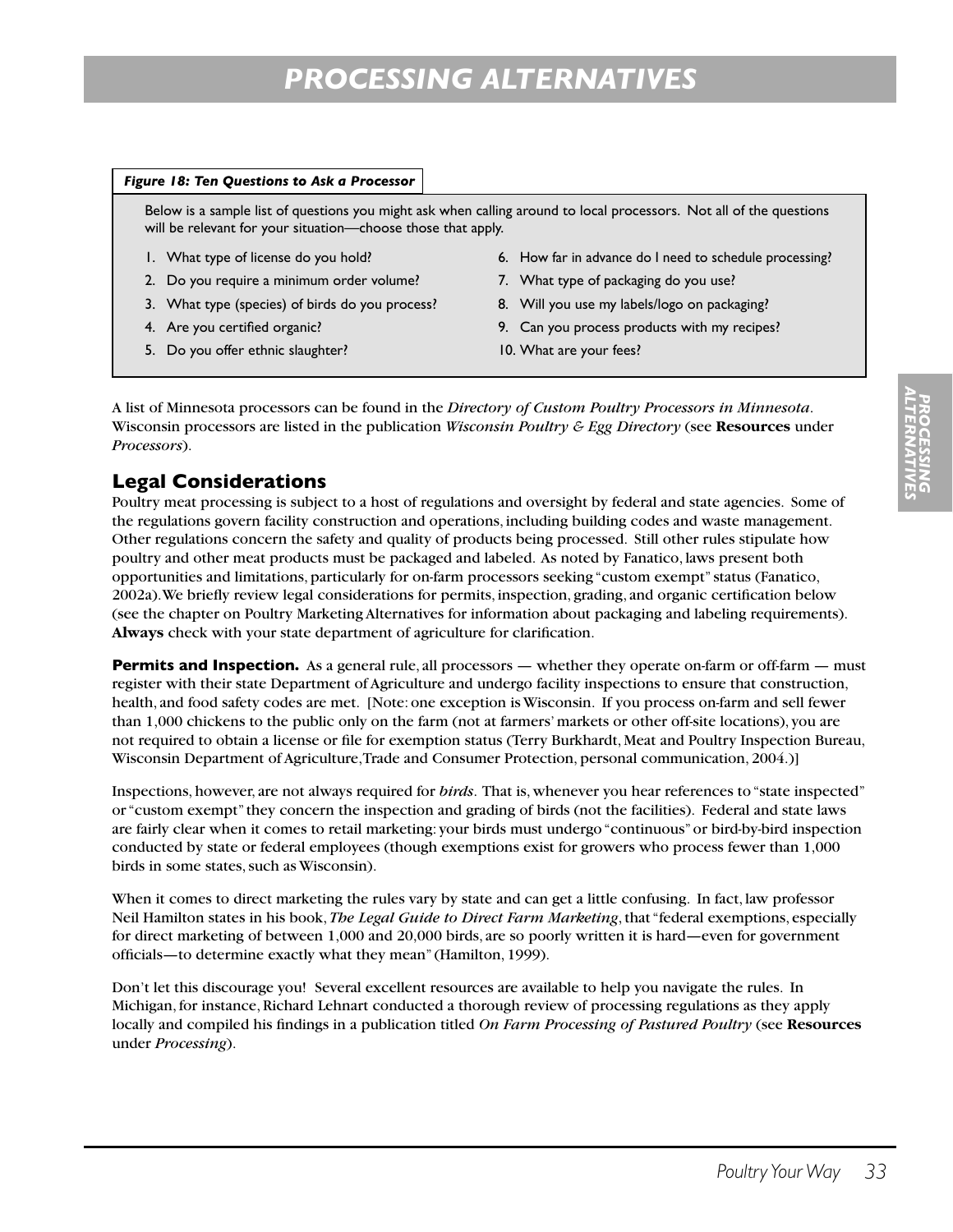Moreover, state officials can be very helpful. According to Terry Berkhardt, with the Wisconsin Meat Poultry and Inspection Bureau, the state has new construction guidelines and remodeling recommendations on hand. Department staff are available to visit your site **before you apply for a license** and offer advice about how best to set up your processing facility so that it satisfies local codes and regulations. Staff at the Minnesota Department of Agriculture's Dairy Food and Meat Inspection Division are equally helpful.

State and federal processing regulations and questions you should ask your state inspector are outlined in Figure 19 and Figure 20. Use this information to begin formulating your own questions and then **check with your state department of agriculture** to learn more about how federal exemptions for poultry processing are being interpreted and enforced in your area.

#### *Figure 19: Poultry Processing Inspection*

#### **FEDERAL INSPECTION**

Plants with federal processing status have on-site USDA inspectors. Inspectors monitor birds as they are being processed to ensure food safety and quality. After processing, the birds can be labeled with the USDA seal of inspection. The major advantage of federal inspection is increased marketing flexibility. Birds from plants that are federally inspected can be sold to individuals at farmers' markets and to retailers anywhere in the country either through interstate commerce or the Internet. Moreover, because customers in virtually all markets are concerned with food safety they may be more likely to purchase from someone whose products are labeled as "USDA inspected."

#### **STATE INSPECTION**

Minnesota and Wisconsin operate state inspection programs (Michigan does not). In Minnesota, plants may obtain E2 or "Equal To" status meaning that they follow federal standards by requiring on-site inspection of birds antemortem and postmortem. In Minnesota and Wisconsin, products processed at state-licensed plants can be labeled with state "Inspected and Passed" language. The same advantages of processing through a federally inspected facility apply to state-inspected plants, except birds processed at state-inspected plants can be sold only in the state in which they are processed (no Internet or state-to-state sales permitted.)

Contact your state agency to learn more about inspection services, particularly if you plan to process in small batches (most states do not require minimum volume to qualify for inspection services). Lists of *state-inspected* meat and poultry processing plants are available from the Minnesota Department of Agriculture's Meat, Poultry and Egg Inspection Program and the Wisconsin Department of Agriculture's Meat and Poultry Inspection Division— Michigan does not operate a state licensing program (see **Resources** under *Agencies and Organizations* for contact information).

#### **CUSTOM EXEMPTION**

Processors who qualify for a federal and/or state exemption are small, custom processors that do not have a regular inspector on hand to conduct antemortem and postmortem inspection of the birds. So why doesn't everyone apply for a custom exempt license? There is one major disadvantage: generally you are not allowed to sell your poultry products to the public — directly or indirectly — if they have been processed at a custom exempt facility. Some states, like Wisconsin, do make exceptions and allow farmers to market a small volume (1,000 birds or fewer) of uninspected birds off-farm so long as the birds are labeled with exemption language and are minimally processed (they may be sold whole or cut-up but may not be de-boned, ground, smoked, etc.).

#### **OTHER EXEMPTIONS**

Other exemptions, such as the Small Business Enterprise exemption, religious and cultural exemptions exist. Each exemption comes with a different set of rules concerning the sale of birds. Check with your state officials to learn more.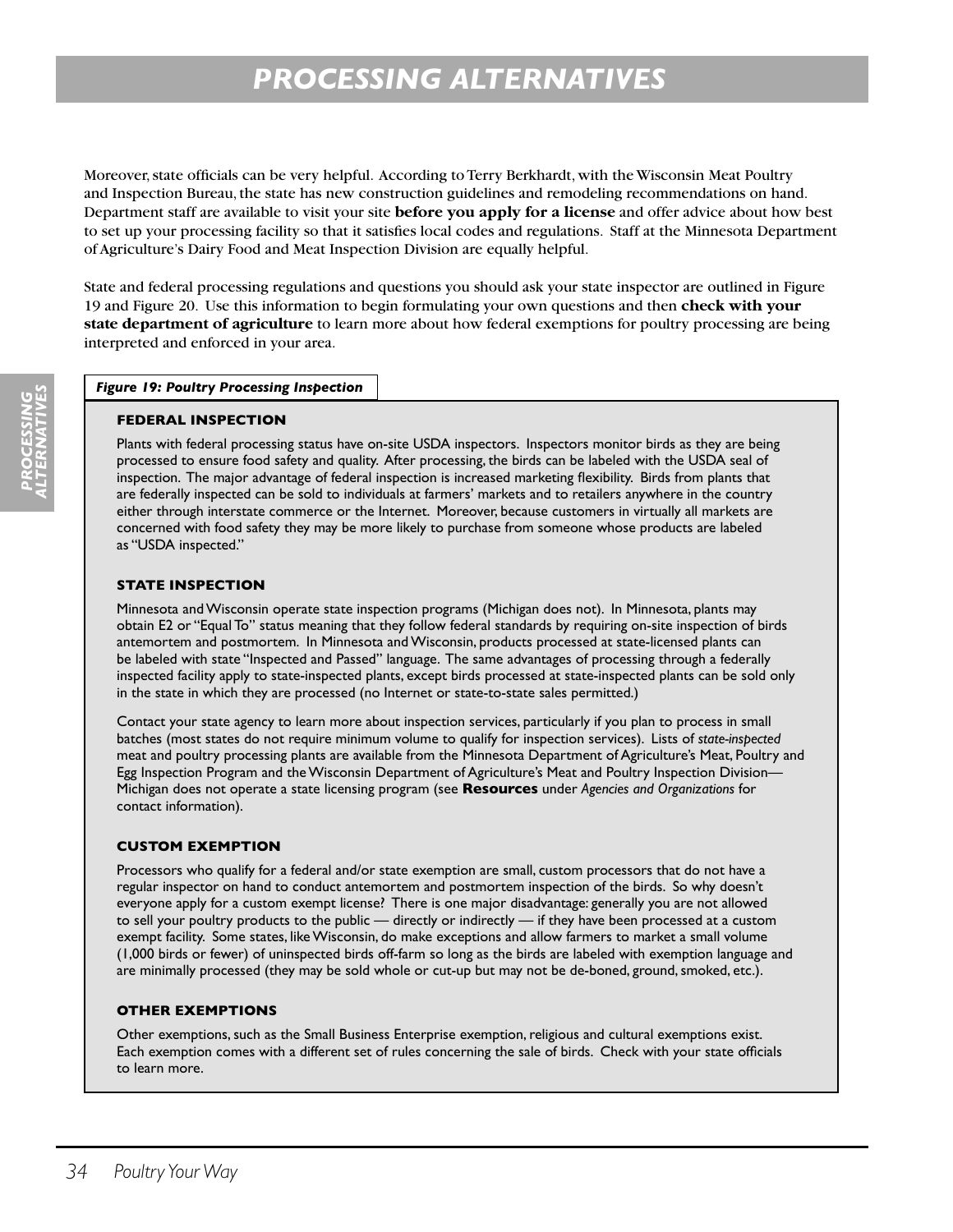#### *Figure 20: Ten Questions to Ask Your State Inspector*

- 1. What type of license do I need to process on my farm?
- 2. Will this license cover direct sales to consumers (e.g., at farmers' markets)?
- 3. Will this license cover sales to retail establishments?
- 4. How must my products be labeled?
- 5. What are filing procedures for all licenses needed?
- 6. Do I need to have my facilities and birds inspected?
- 7. Who will conduct the inspection?
- 8. Is the license renewable annually?
- 9. What are the licensing fees?
- 10. Is there someone that can help develop my processing plan?

| Figure 21: Inspection Overview for Minnesota*           |                                      |                                  |                                |
|---------------------------------------------------------|--------------------------------------|----------------------------------|--------------------------------|
|                                                         | <b>FEDERALLY</b><br><b>INSPECTED</b> | <b>STATE</b><br><b>INSPECTED</b> | <b>CUSTOM</b><br><b>EXEMPT</b> |
| <b>Facility inspected</b>                               | $-\checkmark$                        | $-\sqrt{ }$                      | $-\sqrt{ }$                    |
| <b>Birds inspected (continuous)</b>                     | $-\sqrt{ }$                          | $-\sqrt{-}$                      |                                |
| Can de-bone, grind, smoke meat                          | $-\checkmark$                        | $-\sqrt{ }$                      |                                |
| Sell on the farm                                        | $-\sqrt{ }$                          | $-\sqrt{ }$                      | $-\sqrt{ }$                    |
| Sell at farmers' markets                                | $-\checkmark$                        | $-\sqrt{ }$                      |                                |
| Sell to retailers/wholesalers                           | $-\sqrt{ }$                          | $-\sqrt{-}$                      |                                |
| Interstate sales (sell in any state including your own) | $-\checkmark$                        |                                  |                                |
| Intrastate sales (sell in your state only)              |                                      |                                  |                                |

\*These may not apply in your state. **Always check with your state Department of Agriculture officials to verify inspection requirements in your state.**

**Grading.** Poultry meat (either whole carcasses or parts) is graded A, B, or C. The USDA has developed Quality Poultry Grade Standards for whole carcasses and parts (including boneless and skinless parts). Grades, which apply to all poultry species including chickens, turkeys, ducks, geese, guinea fowl, and pigeons, are determined by meat yield, fat covering, and appearance (or lack of defects such as skin cuts and tears, broken bones, and discoloration of meat and skin). In order for a product to be labeled as USDA Grade A, B, or C, meat must first be inspected for wholesomeness by the USDA's Food Safety and Inspection Service and individually graded by a plant grader. A sample carcass or part is then taken by a USDA grader who determines the final, official grade (Agricultural Marketing Service, USDA, www.ams.usda.gov/poultry/grading/pygrd.htm). For more information about USDA quality grading standards, see the *USDA Poultry-Grading Manual* listed in **Resources** section under *Grading*.

**Organic Certification.** Any facility that processes organic raw ingredients into another product (roasting, grinding, recombining, cutting, packaging, etc.) must be certified organic before products leaving the facility can be labeled as such. This means that all ingredients and processing aids (for example, filters) must conform to organic regulations and organic integrity must be maintained while in use at the processing facility. See the National Organic Program (NOP) Regulations, online at www.ams.usda.gov/nop.